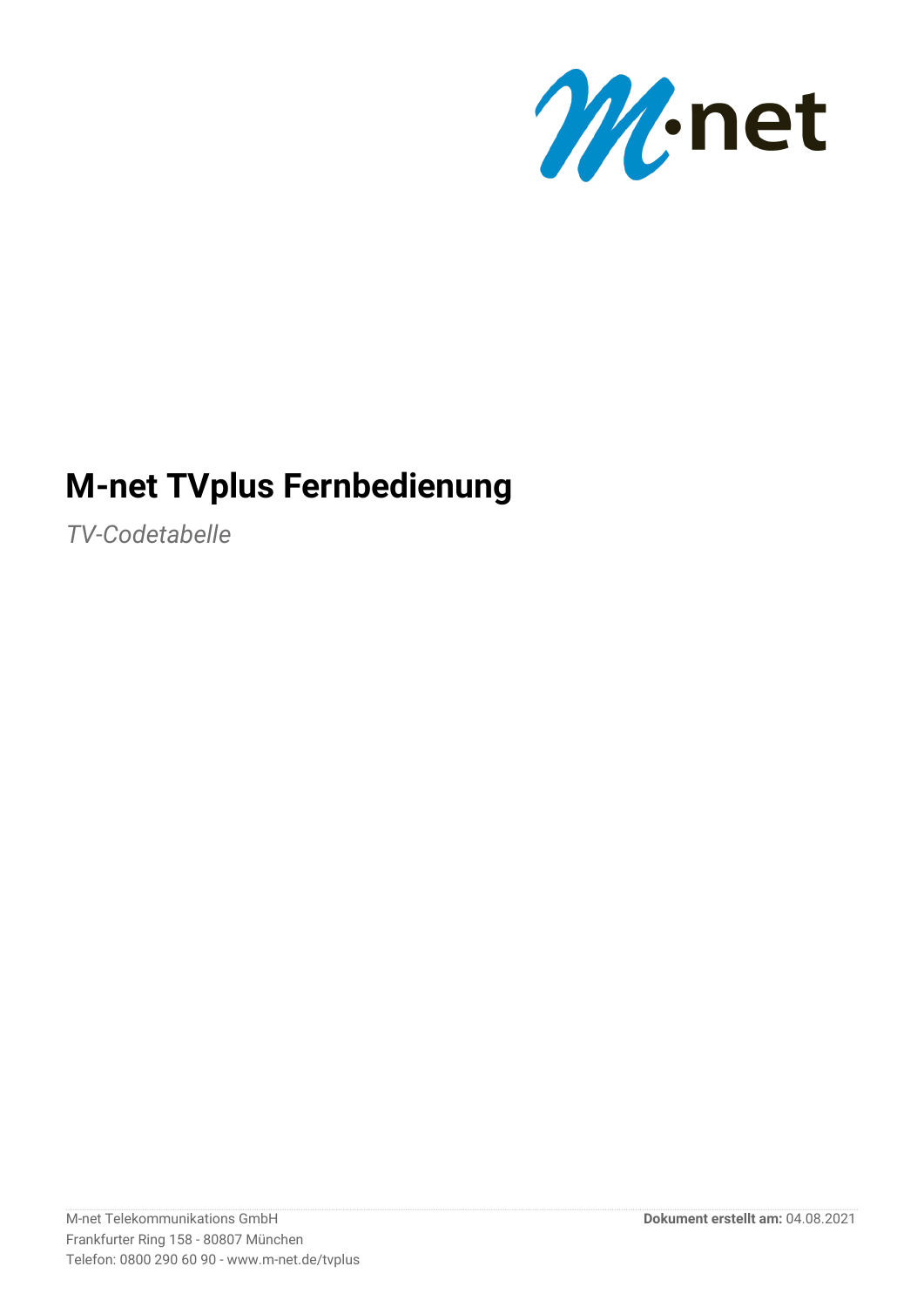### **A**

| <b>Marke</b>              | <b>TV-Code</b>                                     |
|---------------------------|----------------------------------------------------|
| Accent                    | 301<br>231 211 022<br>010                          |
| Accuphase                 | 231                                                |
| Acer                      | 735 589 205                                        |
| <b>Acoustic Solutions</b> | 251<br>142 115 113                                 |
| Action                    | 317 200 175<br>022<br>005                          |
| Acura                     | 487 486                                            |
| Adcom                     | 224                                                |
| Adler                     | 675<br>659                                         |
| Admiral                   | 477 381 318 187<br>088<br>052<br>046<br>022<br>005 |
| Advent                    | 800                                                |
| Adventura                 | 030                                                |
| Adyson                    | 384<br>325 324 200<br>180<br>005                   |
| Aea                       | 231 211<br>030                                     |
| Aeg                       | 299<br>309 295<br>030                              |
| Agashi                    | 325 324 318                                        |
| Agath                     | 802<br>801                                         |
| Agb                       | 180                                                |
| Agef                      | 187                                                |
| Aiko                      | 325 322 318 301<br>231<br>228<br>010               |
| Aim                       | 312 309 239 231<br>211<br>010                      |
| Airis                     | 874<br>848 847 846<br>803                          |
| Aiwa                      | 738 737 736 551<br>340 177 173                     |

| <b>Marke</b>  | <b>TV-Code</b>                                 |
|---------------|------------------------------------------------|
| Akai          | 551<br>364<br>084<br>072                       |
|               | 639<br>603<br>508<br>666                       |
|               | 501 328 325<br>323                             |
|               | 318 312 309<br>301                             |
|               | 296 247<br>228<br>200<br>198 197<br>193<br>180 |
|               | 117<br>100<br>010<br>102                       |
| Akashi        | 301                                            |
| Akiba         | 231<br>211<br>197 010                          |
| Akira         | 470                                            |
| Akito         | 231<br>211<br>010                              |
| Akura         | 541 318 301 296                                |
|               | 197<br>231<br>211<br>022                       |
|               | 010<br>005                                     |
| Alaron        | 324                                            |
| Alba          | 568<br>366 328<br>324                          |
|               | 301<br>296 198 197                             |
|               | 194<br>134<br>122<br>180                       |
|               | 119<br>052<br>010<br>092                       |
| Albiral       | 135                                            |
| Alden         | 849                                            |
| Alfa          | 005                                            |
| Alien         | 010                                            |
| Allorgan      | 325<br>206<br>180<br>156                       |
| Allstar       | 231<br>211<br>010<br>005                       |
| Allview       | 825                                            |
| Alpha         | 892<br>850<br>659                              |
| Alpha Digital | 876<br>875                                     |
| Alphatronics  | 851                                            |
| Altek         | 804                                            |
| Altius        | 639                                            |
| Altus         | 625                                            |
| Ambassador    | 390<br>030                                     |
| American High | 317                                            |
| Amitech       | 805                                            |
| Amoi          | 544                                            |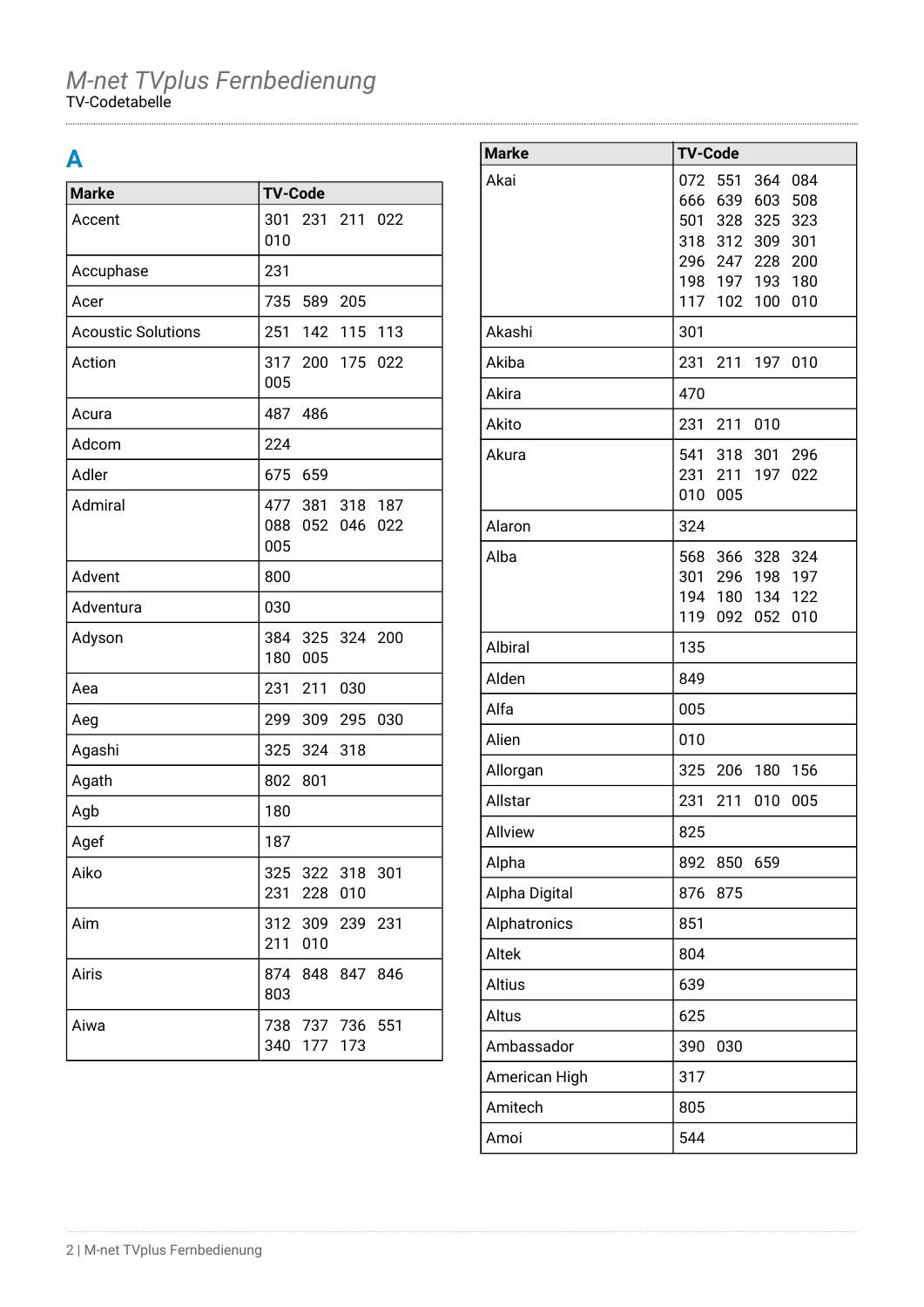|  | M-net TVplus Fernbedienung |
|--|----------------------------|
|  | TV-Codetabelle             |

| <b>Marke</b>         | <b>TV-Code</b> |             |                                |             |
|----------------------|----------------|-------------|--------------------------------|-------------|
| Amplivision          | 325            | 180 092     |                                |             |
| Amstrad              |                | 022 010     | 318 301 231 211<br>199 144 102 | 075         |
| <b>Anam National</b> | 010            |             | 301 231 211 188                |             |
| Andersson            | 295            |             |                                |             |
| Anga                 | 390            | 030         |                                |             |
| Anglo                |                | 318 301 022 |                                |             |
| Anitech              | 010            |             | 384 318 301 231<br>213 200 197 | 086         |
| Ansonic              | 022            | 010         | 301 231 216 213<br>211 205 092 | 052         |
| Antarion             | 051            |             |                                |             |
| Aoc                  | 250            | 200         | 352 820 819 329<br>005         |             |
| Ar System            |                |             | 387 231 211 140                |             |
| Arc En Ciel          |                | 171 165 164 | 221 217 196                    | 175         |
| Arcam                |                |             | 325 324 217 180                |             |
| <b>Arcelik</b>       | 625            |             |                                |             |
| Arcon                | 295            |             |                                |             |
| Arctic               | 625            |             |                                |             |
| Ardem                |                |             | 296 231 211                    | 010         |
| Arena                | 328            | 010         |                                |             |
| Arielli              | 659            | 637         |                                |             |
| Aristona             | 231            | 211         |                                | 205 010 005 |
| Arstil               | 625            |             |                                |             |
| Art Tech             | 005            |             |                                |             |
| Artel                | 508            |             |                                |             |
| Arthur-Martin        | 062            | 052 050     |                                |             |
| Asa                  | 381<br>109     | 108         | 246 187 186<br>085             | 052         |

| <b>Marke</b> | <b>TV-Code</b>                                                  |
|--------------|-----------------------------------------------------------------|
| Asberg       | 231 213 211 123<br>086<br>010 005                               |
| Asora        | 301 022                                                         |
| Aston        | 353                                                             |
| Astra        | 231 211 022 010                                                 |
| Astrell      | 414                                                             |
| Asuka        | 325 324 318 197<br>180                                          |
| Atashii      | 551                                                             |
| Atd          | 239                                                             |
| Atec         | 806                                                             |
| Atlantic     | 324 261 231 211<br>156 010 005                                  |
| Atori        | 301 022                                                         |
| Atoro        | 022                                                             |
| Auchan       | 062 052 050                                                     |
| Audiosonic   | 666 325 318 301<br>296 279 231 216<br>197 180 171<br>092<br>010 |
| Audioton     | 325 318 180 092<br>022                                          |
| Audiovox     | 005                                                             |
| Audioworld   | 239                                                             |
| Aumark       | 317                                                             |
| Autovox      | 381<br>325 206 187<br>184<br>180 156<br>079<br>010              |
| Avtex        | 077                                                             |
| Awa          | 342 325 318<br>309<br>301 299 210<br>202<br>014                 |
| Axen         | 852                                                             |
| Axitronic    | 412                                                             |
| Axxent       | 301                                                             |
| Axxon        | 296                                                             |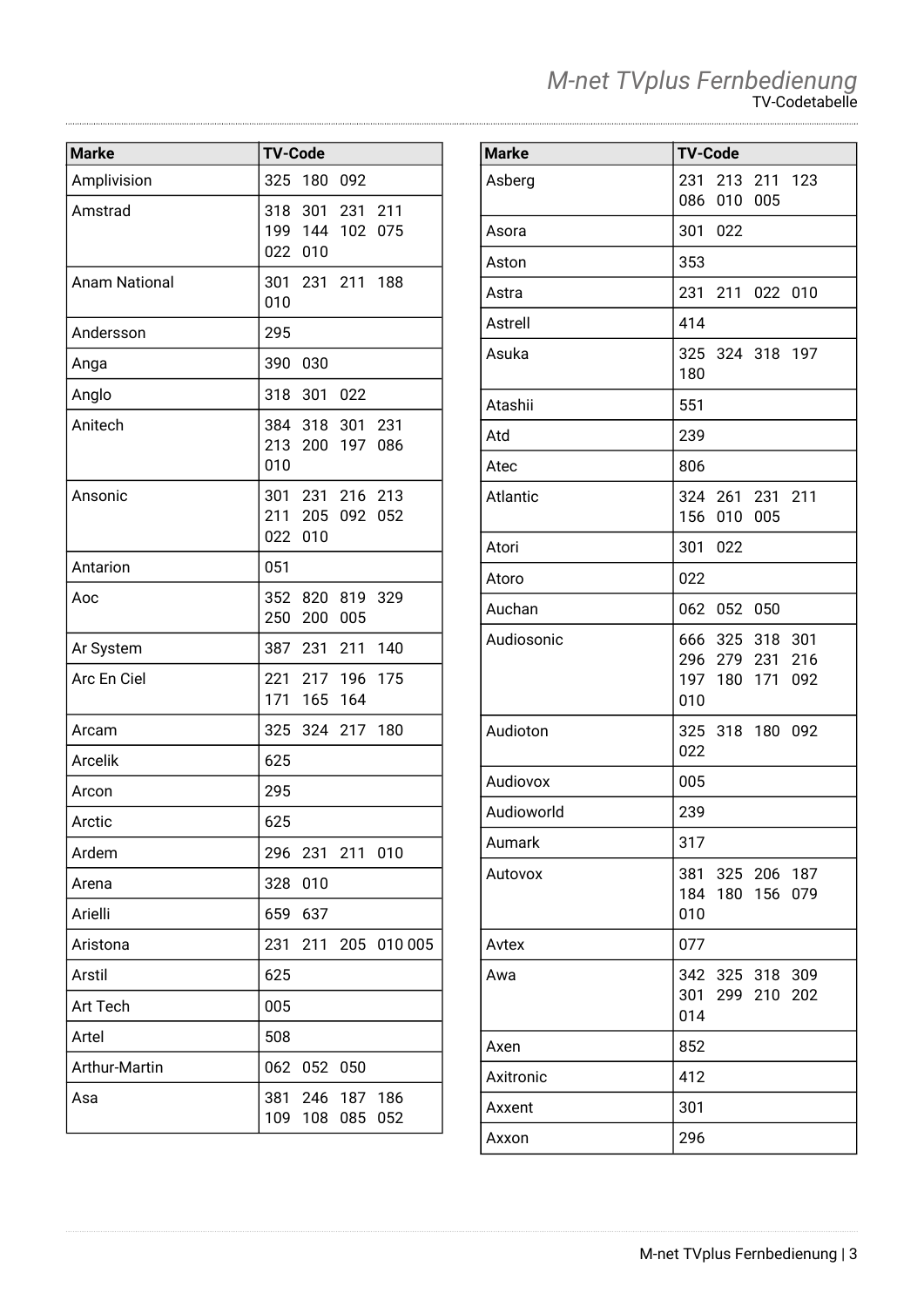### **B**

| <b>Marke</b>             | <b>TV-Code</b>                                               |     |             |     |
|--------------------------|--------------------------------------------------------------|-----|-------------|-----|
| <b>Baird</b>             | 325 312 309 171<br>168                                       |     |             |     |
| Bang & Olufsen           | 426 381 187 186<br>155                                       |     |             |     |
| Barco                    | 052                                                          |     |             |     |
| <b>Basic Line</b>        | 325 301 216 197<br>052 010                                   |     |             |     |
| <b>Bastide</b>           | 325 180                                                      |     |             |     |
| <b>Bauer</b>             | 318 301 239 102                                              |     |             |     |
| Bauhn                    | 639                                                          |     |             |     |
| Baur                     | 322 301 231 228<br>225 222 211 108<br>102 101 079 032<br>010 |     |             |     |
| Bazin                    | 325                                                          |     |             |     |
| <b>Bbk</b>               | 741 724 451 299<br>267                                       |     | 266 265 264 |     |
| <b>Beaumark</b>          | 247                                                          |     |             |     |
| Bec                      | 180 005                                                      |     |             |     |
| <b>Becrese</b>           | 200 193 175 108<br>030 005                                   |     |             |     |
| Beko                     | 625 666 309 296<br>279 172 107 092<br>010                    |     |             |     |
| <b>Bell &amp; Howell</b> | 005                                                          |     |             |     |
| Belson                   | 319                                                          |     |             |     |
| <b>Belstar</b>           | 010                                                          |     |             |     |
| Benchmark-Beaumark       | 317                                                          | 200 | 022         | 005 |
| Benq                     | 515                                                          | 157 | 099         |     |
| Beon                     | 231<br>005                                                   | 211 | 123 010     |     |
| <b>Berlin</b>            | 625                                                          |     |             |     |
| <b>Best</b>              | 092                                                          |     |             |     |
| <b>Best Buy</b>          | 854                                                          | 853 | 253         |     |

| <b>Marke</b>         | <b>TV-Code</b>                             |
|----------------------|--------------------------------------------|
| <b>Bestar</b>        | 231<br>216<br>211 092                      |
|                      | 050<br>010<br>005                          |
| Bestar-Daewoo        | 216                                        |
| Bexa                 | 362                                        |
| Bigston              | 022                                        |
| <b>Binatone</b>      | 325                                        |
| <b>Black Diamond</b> | 295<br>231 010                             |
| <b>Black Panther</b> | 213                                        |
| Blackstripe          | 317<br>193<br>108                          |
| Blauberg             | 551                                        |
| Blaupunkt            | 198<br>366 311<br>228                      |
|                      | 197 106<br>102<br>101<br>100<br>098<br>067 |
| Blomberg             | 625                                        |
| Bloom                | 010                                        |
| <b>Blu:Sens</b>      | 244                                        |
| Blue                 | 508                                        |
| <b>Blue Sky</b>      | 541 319 296 279                            |
|                      | 231<br>211<br>197<br>010                   |
|                      | 005                                        |
| <b>Bogo</b>          | 637                                        |
| Bolva                | 568                                        |
| <b>Bondstec</b>      | 325<br>301<br>206<br>184                   |
| <b>Bose</b>          | 496                                        |
| <b>Bpl</b>           | 282<br>231 211<br>010                      |
| <b>Brandt</b>        | 788<br>639 329<br>224                      |
|                      | 196<br>221<br>219<br>217                   |
|                      | 175 165 164<br>158<br>147<br>146 145       |
| <b>Braun</b>         | 268                                        |
| <b>Brendstar</b>     | 022                                        |
| Brigmton             | 679<br>253                                 |
| <b>Brimax</b>        | 541                                        |
| <b>Brinkmann</b>     | 231<br>211 123 010                         |
|                      | 005                                        |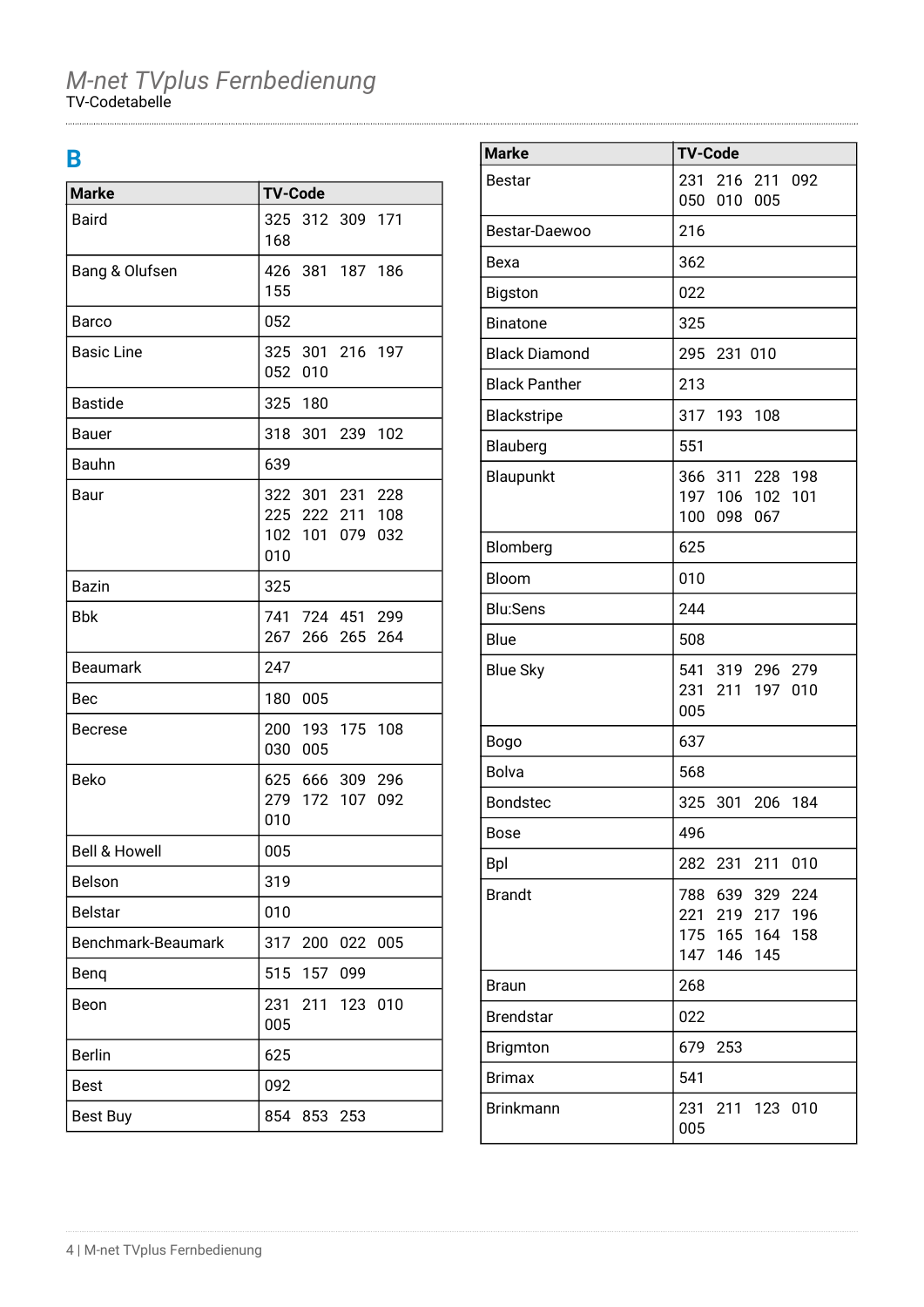| <b>Marke</b>     | <b>TV-Code</b>                                                     |     |                                  |                          |
|------------------|--------------------------------------------------------------------|-----|----------------------------------|--------------------------|
| Brionvega        | 295 231 211 187<br>075                                             | 010 | 005                              |                          |
| Briorryega       | 381                                                                | 005 |                                  |                          |
| <b>Britannia</b> | 325 324                                                            |     |                                  |                          |
| <b>Brockwood</b> | 390                                                                | 200 | 193 030                          |                          |
| <b>Broksonic</b> | 200 193 030                                                        |     |                                  |                          |
| <b>Brother</b>   | 318                                                                |     |                                  |                          |
| <b>Bruns</b>     | 381                                                                | 187 |                                  |                          |
| <b>Bsr</b>       | 322 206 052 050<br>015                                             |     |                                  |                          |
| <b>Btc</b>       | 197                                                                |     |                                  |                          |
| Bush             | 352 328<br>500<br>318 312 301<br>239 231<br>198 197 194 180<br>134 | 095 | 666 603<br>385 325<br>216<br>068 | 322<br>296<br>207<br>010 |

# **C**

| <b>Marke</b> | <b>TV-Code</b>               |
|--------------|------------------------------|
| Cameron      | 257<br>254 253               |
| Cample       | 390 200 193 030              |
| Canal        | 416                          |
| Canca        | 893                          |
| Candle       | 200                          |
| Capehart     | 200 193 005                  |
| Capsonic     | 318                          |
| Carad        | 211<br>231<br>010            |
| Carena       | 231<br>211<br>010            |
| Carrefour    | 231 211<br>194 010<br>005    |
| Carver       | 311<br>005                   |
| Cascade      | 301<br>231<br>211<br>010     |
| Casio        | 231 211<br>079<br>052<br>010 |
| Cathay       | 231<br>010<br>211<br>005     |

| <b>Marke</b>        | <b>TV-Code</b>                                                                               |
|---------------------|----------------------------------------------------------------------------------------------|
| Cce                 | 325<br>231 211 010                                                                           |
| Cci                 | 103                                                                                          |
| Celcus              | 328                                                                                          |
| Cello               | 467<br>632 463                                                                               |
| Centurion           | 474 231 211 010<br>005                                                                       |
| Century             | 381 229 187 185<br>184                                                                       |
| Cetomer             | 424                                                                                          |
| Cge                 | 217<br>185 184 123<br>092<br>052<br>086<br>056<br>022                                        |
| Cgm                 | 197<br>022                                                                                   |
| Cgv                 | 410                                                                                          |
| Changhong           | 828 683<br>680 508<br>273 238<br>033<br>001<br>681 005                                       |
| Chiq                | 508                                                                                          |
| Cie                 | 216<br>102 022                                                                               |
| Cihan               | 005                                                                                          |
| Cimline             | 301<br>198<br>022                                                                            |
| Cinex               | 005                                                                                          |
| <b>Circuit City</b> | 390<br>200<br>193 030                                                                        |
| Citizen             | 317<br>200<br>005                                                                            |
| City                | 301<br>022                                                                                   |
| Clairtone           | 328                                                                                          |
| Clarivox            | 231<br>213 211<br>184<br>126<br>182<br>010                                                   |
| Class Hd            | 743                                                                                          |
| Clatronic           | 318<br>309<br>301<br>325<br>197<br>296 231<br>213<br>185 184 180<br>092<br>086<br>050<br>010 |
| Clayton             | 209<br>328                                                                                   |
| Cme                 | 078                                                                                          |
| Cms                 | 324                                                                                          |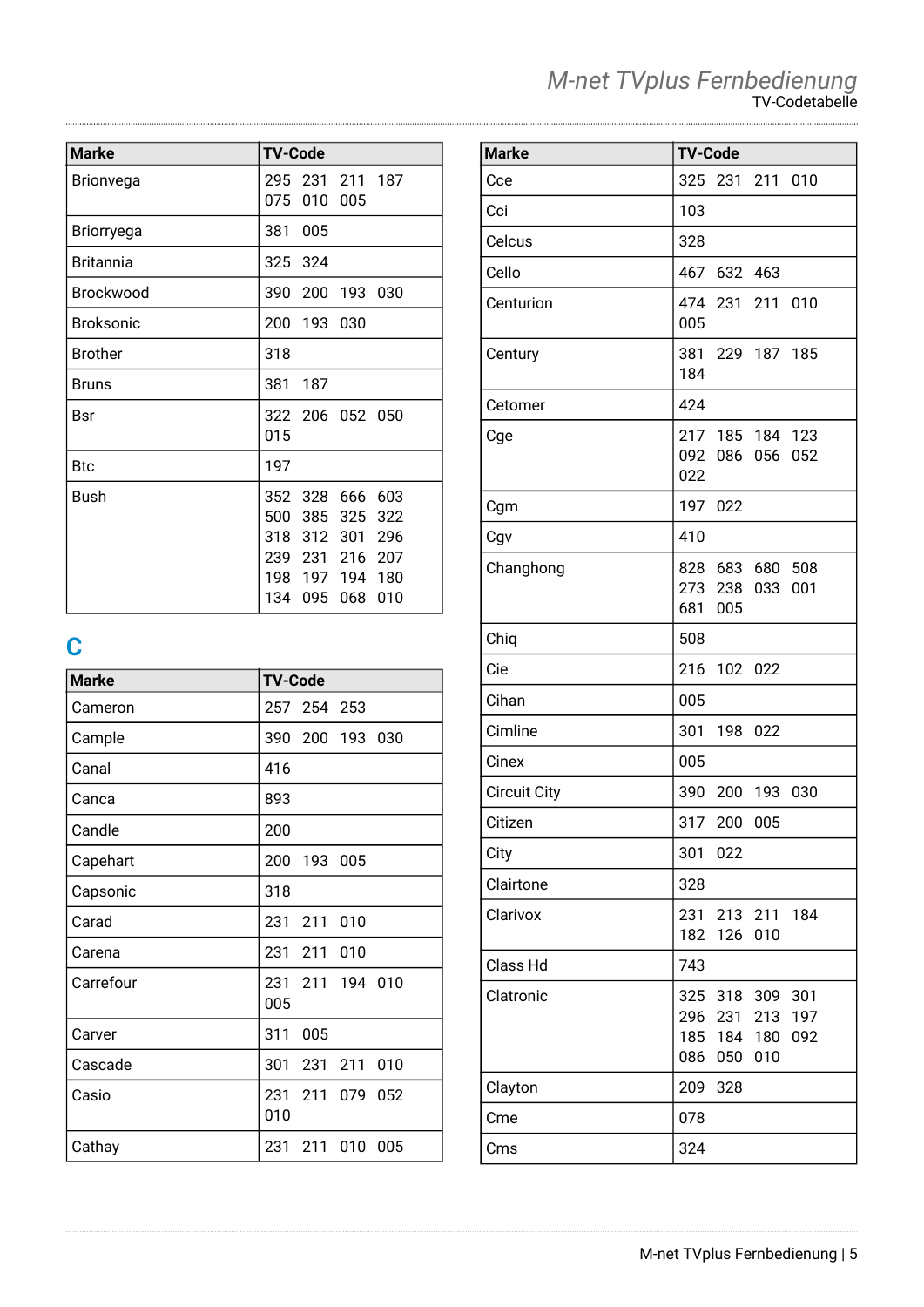| <b>Marke</b>              | <b>TV-Code</b>                                                         |
|---------------------------|------------------------------------------------------------------------|
| Cms Hightec               | 325                                                                    |
| Cmx                       | 807<br>622                                                             |
| Coby                      | 431                                                                    |
| Colortyme                 | 317<br>005                                                             |
| Colossus                  | 637                                                                    |
| Comgenius                 | 527                                                                    |
| Computron                 | 022                                                                    |
| Concorde                  | 301<br>022                                                             |
| Condor                    | 324 318 301 231<br>213<br>184 092<br>052<br>010                        |
| Conia                     | 808                                                                    |
| Conic                     | 200<br>193 005                                                         |
| Conrac                    | 133                                                                    |
| Conrad                    | 231<br>211<br>010                                                      |
| Contec                    | 324 318 301 231<br>210<br>197 194<br>010                               |
| <b>Continental Edison</b> | 221 217 196 175<br>165 164 146<br>145<br>025                           |
| Coocaa                    | 622                                                                    |
| Corfug                    | 358                                                                    |
| Coronado                  | 200                                                                    |
| Cosmel                    | 301 231 211 022<br>010                                                 |
| Craig                     | 457<br>005                                                             |
| Crosley                   | 381<br>193 187<br>185<br>184<br>086<br>057                             |
| Crosswood                 | 010                                                                    |
| Crown                     | 310<br>309<br>301<br>312<br>296 279<br>200<br>092<br>086<br>010<br>050 |
| Crystal                   | 005<br>001                                                             |
| Cs Electronics            | 324                                                                    |
| Ctc                       | 184                                                                    |

| <b>Marke</b>    | <b>TV-Code</b>         |
|-----------------|------------------------|
| Ctc Clatronic   | 123                    |
| l Curtis Mathes | 317 200 193 046<br>005 |
| Cybertron       | 180                    |

### **D**

| <b>Marke</b>       | <b>TV-Code</b>                                                                                     |
|--------------------|----------------------------------------------------------------------------------------------------|
| Daenyx             | 501                                                                                                |
| Daewoo             | 325<br>301 296<br>239<br>231<br>216<br>200<br>180<br>141<br>136<br>132<br>023<br>021<br>019<br>010 |
| Daewoo Electronics | 167<br>128                                                                                         |
| Daichi             | 022                                                                                                |
| Dainichi           | 324<br>197                                                                                         |
| Dansai             | 325<br>324<br>318<br>312<br>301<br>231 211<br>200<br>194<br>010                                    |
| Dantax             | 309<br>296 279<br>092                                                                              |
| Darling            | 452                                                                                                |
| Datsura            | 312                                                                                                |
| Dawa               | 301<br>231 211<br>010<br>005                                                                       |
| Daytek             | 318<br>239                                                                                         |
| Daytron            | 301<br>216 211<br>231<br>200<br>108<br>022<br>010                                                  |
| Dce                | 010                                                                                                |
| De Graaf           | 323<br>312<br>052                                                                                  |
| Dec                | 603                                                                                                |
| Decca              | 325<br>231<br>211<br>210<br>192<br>180<br>124<br>133<br>010<br>005                                 |
| Deitron            | 231<br>216 211                                                                                     |
| Delton             | 010                                                                                                |
| Denko              | 318                                                                                                |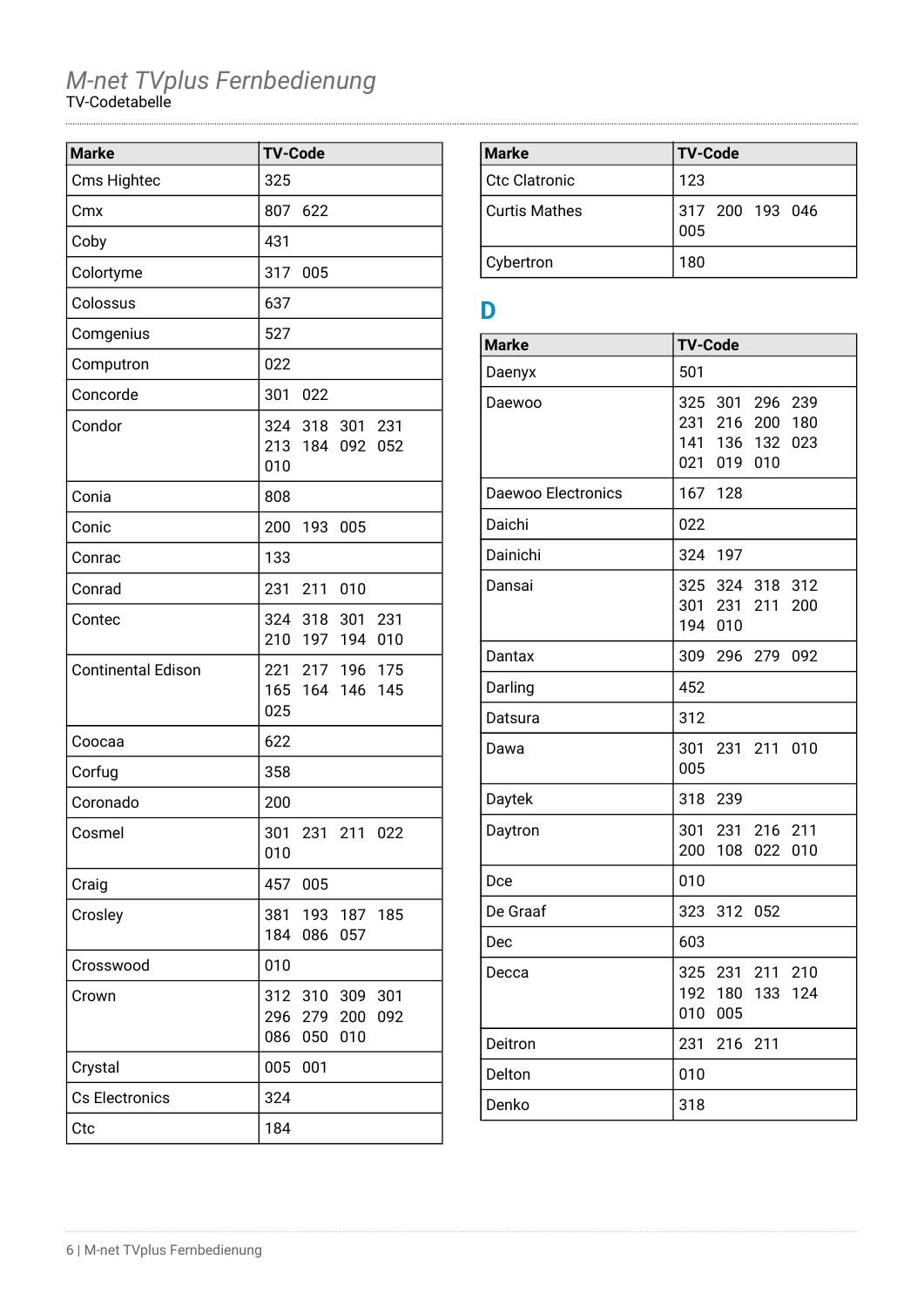|  | M-net TVplus Fernbedienung |
|--|----------------------------|
|  | TV-Codetabelle             |

| <b>Marke</b>      | <b>TV-Code</b> |                 |            |            |
|-------------------|----------------|-----------------|------------|------------|
|                   |                |                 |            |            |
| Denver            | 877<br>523     | 864<br>320      | 863<br>309 | 541<br>231 |
|                   | 211            | 022             | 010        |            |
|                   |                |                 |            |            |
| Desmet            | 022            | 301 231<br>010  | 211<br>005 | 187        |
|                   |                |                 |            |            |
| Dexp              | 783            | 624             | 508        |            |
| Dgm               | 329            |                 |            |            |
| Dgtec             | 898            |                 |            |            |
| Diamant           | 231            | 211             | 010        |            |
| Diamond           |                | 324 318 301     |            | 239        |
|                   | 022            |                 |            |            |
| <b>Diboss</b>     | 231            | 211             |            |            |
| <b>Dick Smith</b> | 366            | 299             |            |            |
| Digihome          | 328            | 010             |            |            |
| Digiline          | 231            | 211             | 010        |            |
| Digilogic         | 328            | 010             |            |            |
| Digimate          | 809            | 498             |            |            |
| Digiquest         | 897            | 637             | 328        |            |
| Digistar          | 513            |                 |            |            |
| Digital           | 273            | 005             |            |            |
| Digitalbox        | 474            |                 |            |            |
| Digitor           | 322            | 236             | 231        | 211        |
| Dik               | 231            | 211             | 010        |            |
| Dikom             | 810            |                 |            |            |
| Disney            | 811            |                 |            |            |
| <b>Distar</b>     | 256            |                 |            |            |
| Dixi              | 325            | 301             | 231        | 211        |
|                   | 187            | 022             | 010        | 005        |
| DI                | 603            | 320             |            |            |
| Dmtech            | 623            | 010             | 328        |            |
| Doric             | 081            | 079             |            |            |
| <b>Dsc</b>        | 299            |                 |            |            |
| Dse               |                | 428 299 242 241 |            |            |
|                   | 238            | 237             | 014        |            |

| <b>Marke</b> | <b>TV-Code</b>                                               |
|--------------|--------------------------------------------------------------|
| Dual         | 525 348 328 325<br>301 261 217 197<br>180 168 090 079<br>010 |
| Duinamai     | 355                                                          |
| Dumont       | 381 325 246 213<br>200 193 187 180<br>135 030                |
| Dunai        | 052                                                          |
| Durabrand    | 010                                                          |
| Dux          | 231 211 205 010                                              |
| Dvico        | 361                                                          |
| D-Vision     | 231 211 010                                                  |
| Dynamic      | 022                                                          |
| Dynatech     | 390 200 193 180<br>030                                       |
| Dynatron     | 231 211 205<br>010                                           |
| Dynex        | 610 609 608<br>606<br>604 603 602<br>601<br>600 451<br>370   |
| Dyon         | 551                                                          |

### **E**

| <b>Marke</b>          | <b>TV-Code</b>                                    |
|-----------------------|---------------------------------------------------|
| E:Max                 | 309                                               |
| Eaton                 | 317                                               |
| Ecco                  | 239                                               |
| Ecg                   | 878 855 590 329<br>299                            |
| Ecr                   | 193                                               |
| Edison                | 171 328                                           |
| Eduk                  | 328                                               |
| <b>Eksperten Vest</b> | 078                                               |
| Elbe                  | 328 325 322 231<br>229 228 226 182<br>100 092 010 |
| Elbit                 | 005                                               |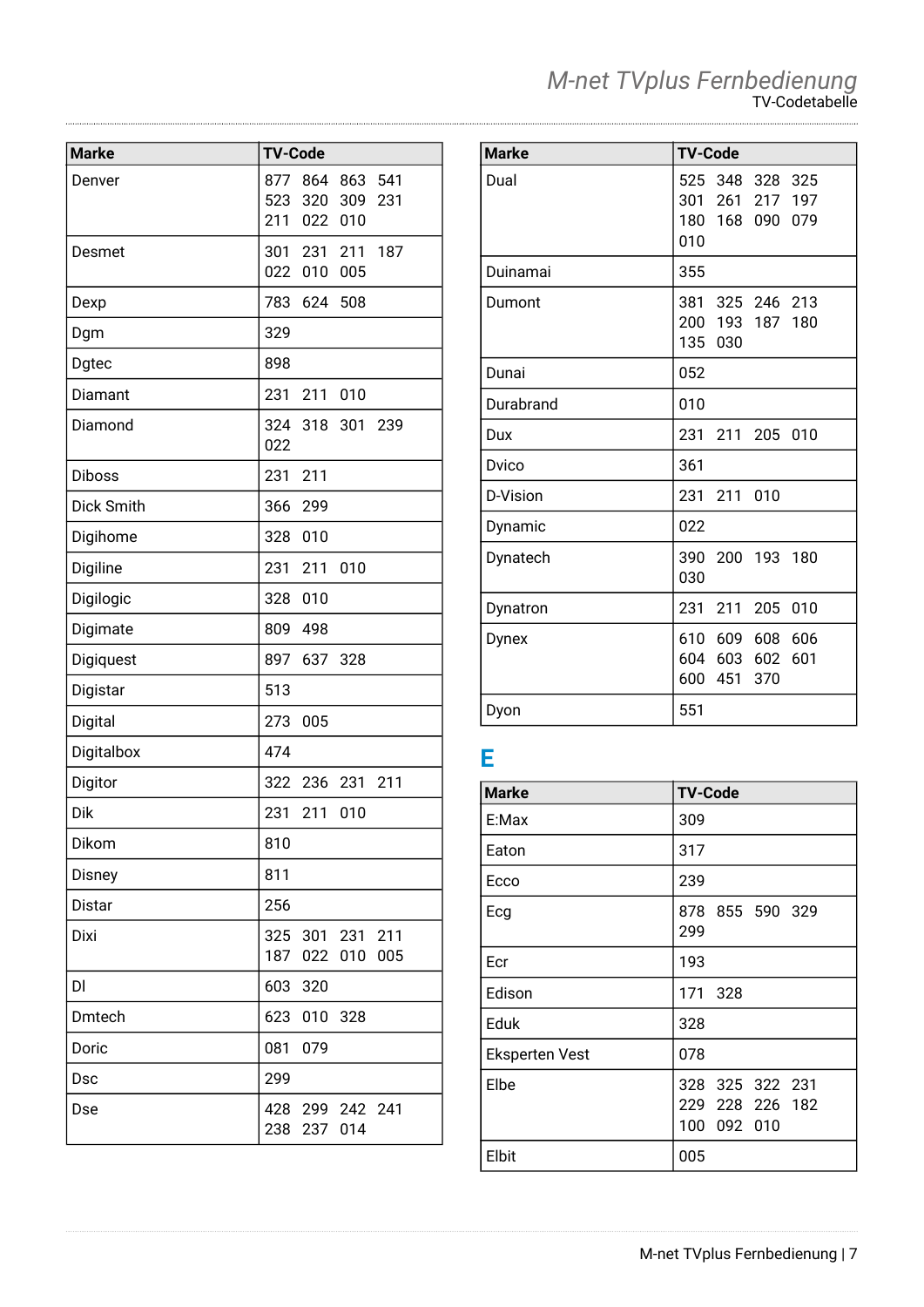| <b>Marke</b>         | <b>TV-Code</b>                                  |
|----------------------|-------------------------------------------------|
| Elcit                | 381<br>213 187 184<br>052                       |
| Elecs                | 005                                             |
| Electratune          | 200                                             |
| Electriq             | 328<br>072                                      |
| Electro              | 030                                             |
| Electro Tech         | 022                                             |
| Electrohome          | 390<br>200 193 030                              |
| Electron             | 508                                             |
| Electronics          | 197 184                                         |
| Electronika          | 005                                             |
| Elekta               | 318 301 273 231<br>211<br>022 010               |
| Elektra              | 637                                             |
| Elektrabregenz       | 625                                             |
| Element              | 643<br>568 732                                  |
| Elenberg             | 256<br>252 251                                  |
| Elfunk               | 328                                             |
| Elg                  | 231<br>211 010                                  |
| Elin                 | 324 323 301 246<br>231<br>108<br>010            |
| Elit                 | 551                                             |
| Elite                | 317 231<br>211<br>200<br>197 193 010 005        |
| Elkos                | 856<br>328                                      |
| Elmak                | 014                                             |
| Elman                | 213 172 168 135<br>050                          |
| Elta                 | 324 318 301<br>050<br>022                       |
| Emerson              | 200<br>322 296 231<br>193 187 092<br>030<br>010 |
| E-Motion             | 366<br>541                                      |
| <b>Energy Sistem</b> | 234 233                                         |

| <b>Marke</b> | <b>TV-Code</b>                                           |
|--------------|----------------------------------------------------------|
| Engel        | 626                                                      |
| Enie         | 508                                                      |
| Enox         | 215                                                      |
| Eon          | 317<br>-193                                              |
| Epc          | 386<br>133                                               |
| Ergo         | 783                                                      |
| Erisson      | 547 327 037                                              |
| <b>Erres</b> | 231<br>211<br>205 010<br>005                             |
| Esc          | 325 231 211<br>010                                       |
| Estar        | 637                                                      |
| Estele       | 052                                                      |
| Eternity     | 366                                                      |
| Etron        | 301<br>211<br>300 231<br>052<br>022<br>015<br>010        |
| Eurofeel     | 325 318                                                  |
| Euroline     | 430<br>413 328 218                                       |
| Euroman      | 325<br>324 318<br>231<br>211<br>180<br>092<br>010<br>005 |
| Europa       | 231<br>211<br>010                                        |
| Europhon     | 325 231 213 184<br>180<br>135<br>052<br>010              |
| Eurosky      | 010                                                      |
| Excel        | 231<br>010<br>211                                        |
| Expert       | 261<br>156<br>121<br>062<br>052<br>050                   |
| Exquisit     | 231<br>211<br>010                                        |
| Eye Tv       | 343                                                      |

### **F**

| <b>Marke</b> | <b>TV-Code</b> |
|--------------|----------------|
| l F&U        | 637 329 327    |
| l Fairtec    | 319            |
| Family Life  | 231 211        |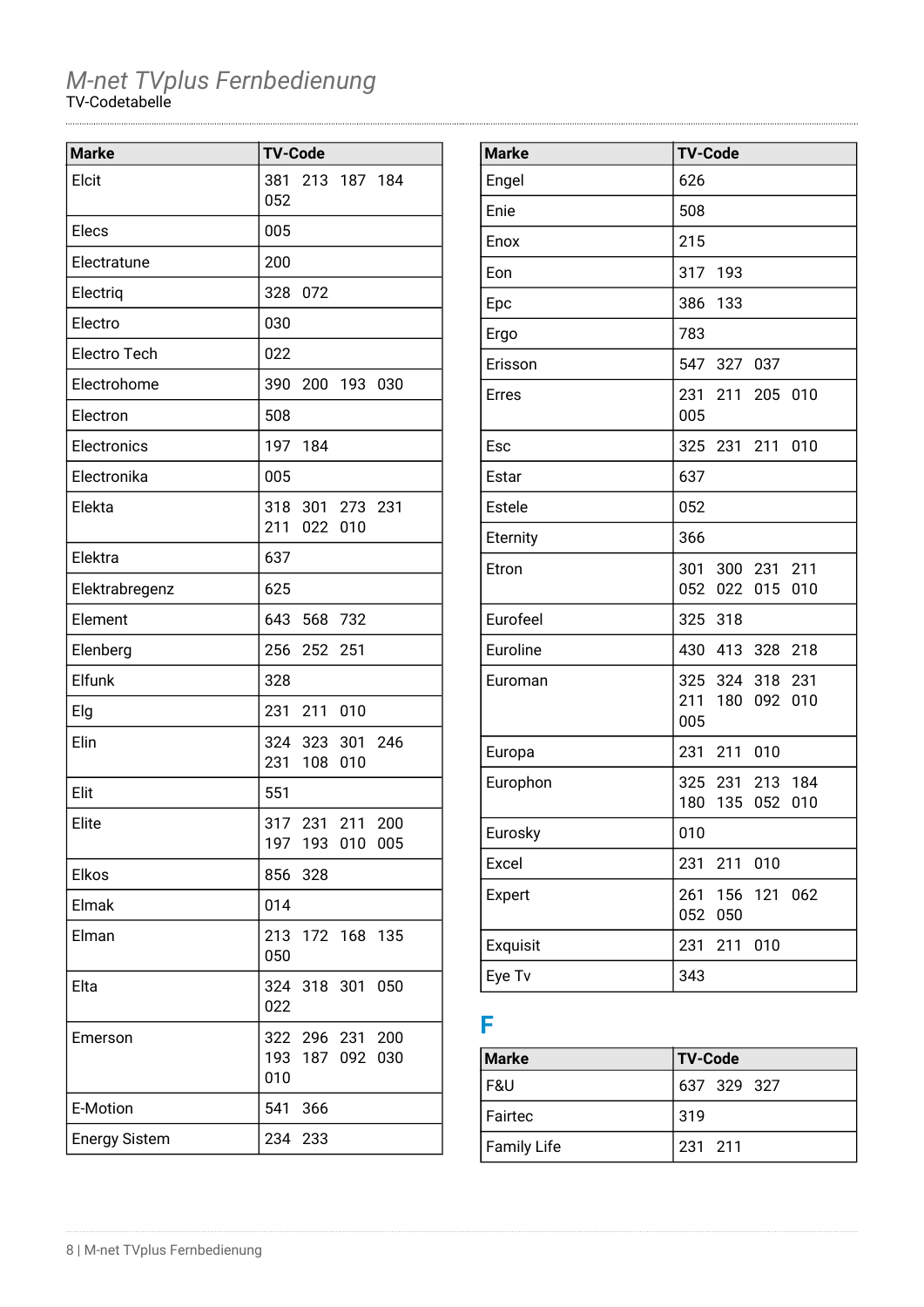| <b>Marke</b>    | <b>TV-Code</b>                                                                  |
|-----------------|---------------------------------------------------------------------------------|
| Favorit         | 328                                                                             |
| Fenner          | 301<br>216<br>022                                                               |
| Ferguson        | 366 344 328<br>323<br>231 224 223<br>219<br>182 160<br>125<br>111<br>105<br>010 |
| Ffalcon         | 547<br>327                                                                      |
| <b>Fidelis</b>  | 022                                                                             |
| Fidelity        | 324 322 318 231<br>211<br>069<br>050<br>052<br>015<br>010                       |
| Filsai          | 325<br>022                                                                      |
| Finlandia       | 323 322 312 168<br>147 145<br>082<br>052<br>015                                 |
| Finlux          | 812 713 328 325<br>296 279 246<br>213<br>180<br>120<br>109<br>010               |
| Firstline       | 666 325 322 319<br>296 229<br>312 301<br>216 213<br>184<br>206<br>180 010       |
| Fisher          | 381 325 322 312<br>246 195<br>187<br>180<br>092<br>018                          |
| Flavel          | 625                                                                             |
| Flint           | 318<br>231 211 010<br>005                                                       |
| Fnr             | 213                                                                             |
| Formenti        | 381 324 231 211<br>187<br>180<br>067<br>052<br>014<br>010<br>005                |
| <b>Fortress</b> | 381<br>200 193 187<br>046                                                       |
| Fox             | 661<br>659 637 363<br>329                                                       |
| Fraba           | 211<br>231<br>092<br>010                                                        |
| Friac           | 231<br>213<br>301<br>211<br>092<br>010                                          |

| <b>Marke</b>           | <b>TV-Code</b>                                           |  |  |
|------------------------|----------------------------------------------------------|--|--|
| Frontech               | 325 318 301 200<br>184 180<br>079<br>052<br>050 022      |  |  |
| Fuba                   | 130                                                      |  |  |
| Fuji                   | 721 211                                                  |  |  |
| Fujicom                | 551                                                      |  |  |
| Fujitsu                | 325 322 301 261<br>231 213 200 193<br>180 156 030<br>010 |  |  |
| <b>Fujitsu Siemens</b> | 295                                                      |  |  |
| Funai                  | 328<br>010 318 206<br>200<br>193<br>022<br>030           |  |  |
| Furrion                | 655 551                                                  |  |  |
| Fusion                 | 051                                                      |  |  |
| Futronic               | 318<br>239                                               |  |  |
| Future                 | 231<br>211                                               |  |  |

# **G**

| <b>Marke</b>          | <b>TV-Code</b>                            |
|-----------------------|-------------------------------------------|
| Gaba                  | 450 209                                   |
| Galaxis               | 322 231 213 211<br>196 123 092 052<br>010 |
| Galeria               | 301<br>022                                |
| Gbc                   | 301 216 180 057<br>052 050 022<br>015     |
| GЕ                    | 158<br>223                                |
| Géant Casino          | 062<br>052<br>050                         |
| Gec                   | 325 322 231 212<br>180 133<br>010         |
| Gelhard               | 328                                       |
| Geloso                | 301 216 197 185<br>184 052<br>050<br>022  |
| Gemsound              | 022                                       |
| General               | 219<br>171 145 022                        |
| <b>General Deluxe</b> | 449                                       |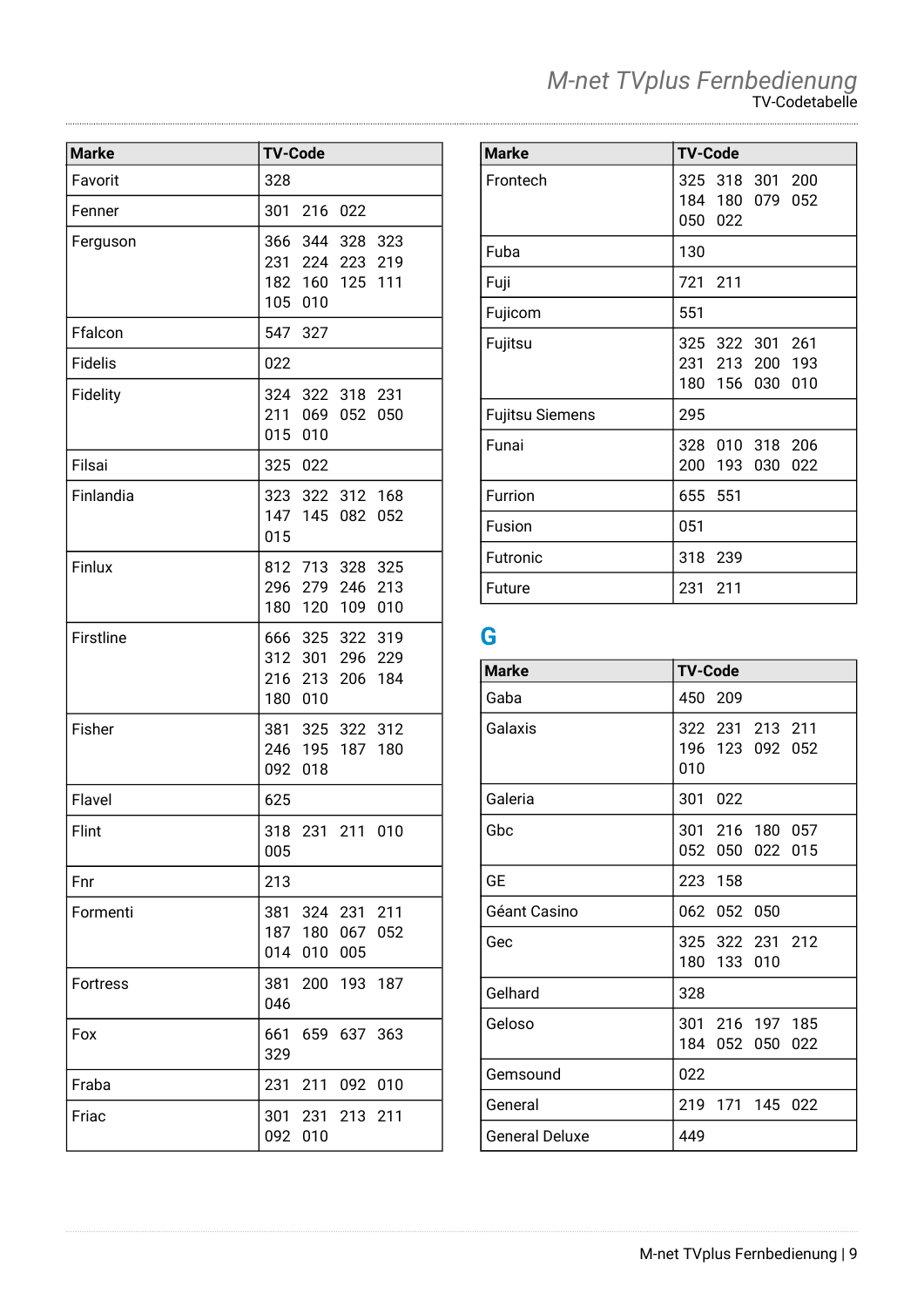| <b>Marke</b>           | <b>TV-Code</b>                                                                                                                                           |
|------------------------|----------------------------------------------------------------------------------------------------------------------------------------------------------|
| <b>General Technic</b> | 301<br>022                                                                                                                                               |
| Genesis                | 301                                                                                                                                                      |
| Genexxa                | 301<br>231<br>211<br>197<br>052<br>010<br>005                                                                                                            |
| Giant                  | 325<br>301                                                                                                                                               |
| Gitem                  | 175<br>147<br>101<br>005                                                                                                                                 |
| Globalstar             | 842                                                                                                                                                      |
| Gm                     | 022                                                                                                                                                      |
| Gmg                    | 123<br>022                                                                                                                                               |
| Gogen                  | 328                                                                                                                                                      |
| Goldhand               | 324<br>022                                                                                                                                               |
| Goldstar               | 891<br>325<br>322<br>317<br>309<br>300<br>301<br>296<br>231<br>211<br>206<br>200<br>184 180<br>129<br>171<br>101<br>100<br>092<br>088<br>010             |
| Goodmans               | 555 666 467 461<br>445<br>328 325<br>318<br>301<br>296 224<br>223<br>216<br>194<br>180<br>158<br>134<br>010                                              |
| Gorenje                | 328<br>010<br>092                                                                                                                                        |
| Gpm                    | 197<br>022                                                                                                                                               |
| Gradiente              | 311<br>310<br>231<br>211<br>010                                                                                                                          |
| Graetz                 | 328<br>322 296 295<br>231<br>211<br>082<br>052<br>010                                                                                                    |
| Granada                | 325 323 312 231<br>224 205 194<br>180<br>158<br>112 030<br>027<br>010                                                                                    |
| Grandin                | 297<br>508 301<br>298<br>296<br>290<br>288<br>287<br>282 281<br>283<br>279<br>222 216<br>275<br>197<br>140<br>121 052<br>022<br>021<br>012<br>010<br>005 |
| Grenadier              | 022                                                                                                                                                      |

| <b>Marke</b>      | <b>TV-Code</b>                 |
|-------------------|--------------------------------|
| Gronic            | 325 213 052                    |
| Grundig           | 682 625 666 657<br>337 328 010 |
| Grunkel           | 637 295                        |
| Gtmedia           | 840                            |
| Gtt               | 123 022                        |
| Gva               | 886 363                        |
| <b>Gze Unimor</b> | 089                            |

### **H**

| <b>Marke</b>           | <b>TV-Code</b>                                                                                                                                                                                 |
|------------------------|------------------------------------------------------------------------------------------------------------------------------------------------------------------------------------------------|
| Haier                  | 663<br>244<br>778<br>776<br>774 773<br>768<br>767<br>766 765 763<br>760<br>727<br>757<br>348<br>340<br>328<br>320<br>299<br>008<br>780 779 772 771<br>759 758 631 536<br>456 366<br>352<br>318 |
| Haier (Roku Tv)        | 289<br>239<br>663                                                                                                                                                                              |
| Halifax                | 325<br>324 318                                                                                                                                                                                 |
| Hallmark               | 390<br>200<br>193<br>108<br>030                                                                                                                                                                |
| Hamburg                | 625                                                                                                                                                                                            |
| Hammerstein            | 318<br>317                                                                                                                                                                                     |
| Hampton                | 180                                                                                                                                                                                            |
| Hannspree              | 352<br>745 648                                                                                                                                                                                 |
| Hanseatic              | 325<br>322<br>301<br>296<br>206 187 101<br>092<br>090<br>014<br>010                                                                                                                            |
| Hantarex               | 301<br>231<br>213<br>211<br>180<br>022<br>010<br>005                                                                                                                                           |
| Hantor                 | 231<br>211<br>010                                                                                                                                                                              |
| <b>Harley Davidson</b> | 390<br>317<br>212<br>200<br>193<br>030                                                                                                                                                         |
| Harper                 | 622                                                                                                                                                                                            |
| Harrad                 | 390<br>200<br>193<br>030                                                                                                                                                                       |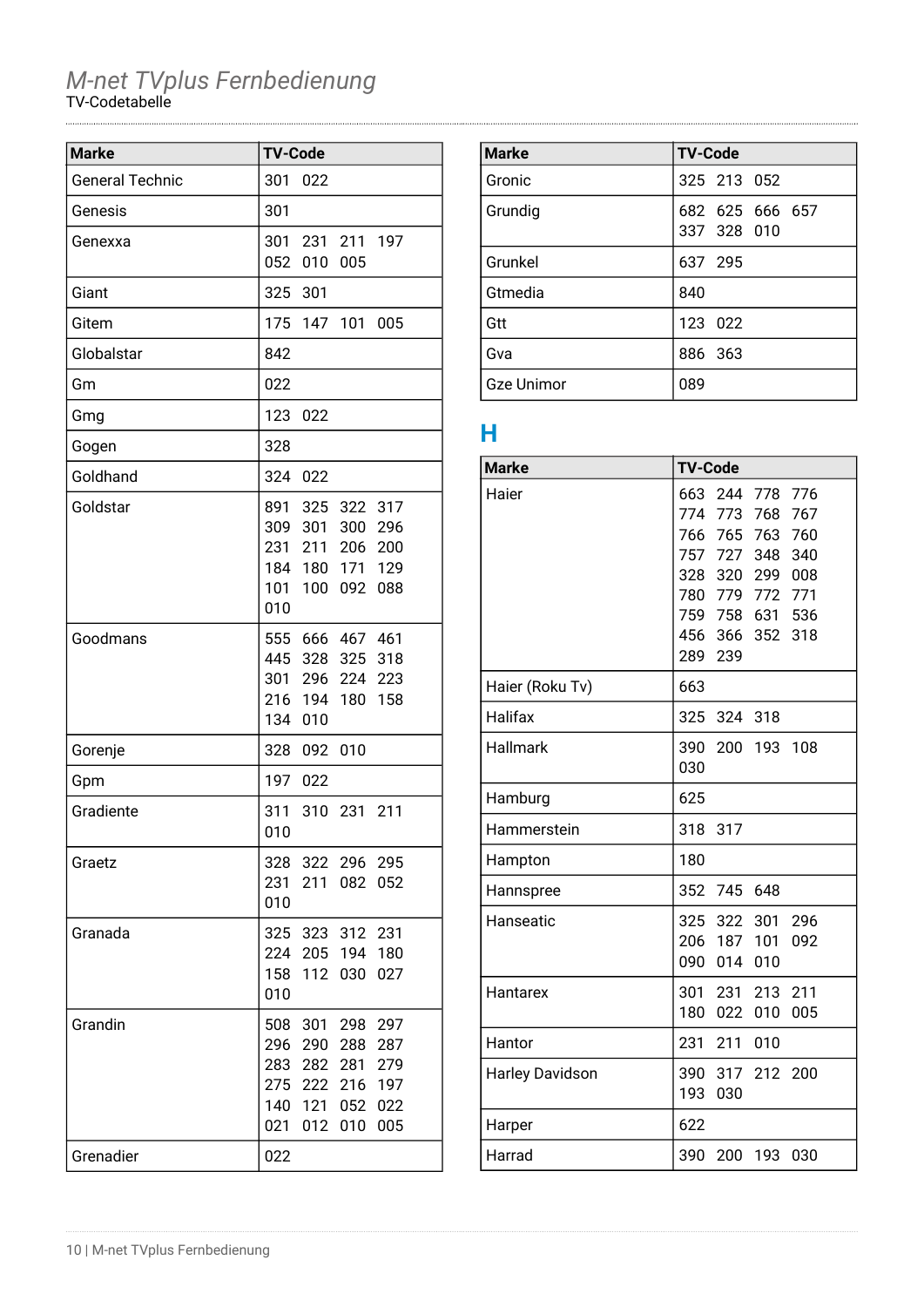| <b>Marke</b>   | <b>TV-Code</b>         |            |                |            |
|----------------|------------------------|------------|----------------|------------|
| Harvard        | 390                    | 200        | 193            | 030        |
| Harwood        | 301                    | 231        | 211            | 010        |
| Hauppauge      | 231                    | 211        | 010            |            |
| Hcm            | 325                    | 318        | 301            | 231        |
|                | 211<br>010             | 197        | 180            | 022        |
| Heathkit       | 030                    | 005        |                |            |
| Hedzon         | 231                    | 211        | 010            |            |
| Hema           | 325                    | 301        | 180            |            |
| Hemmermann     | 079                    | 028        |                |            |
| Hifivox        | 221<br>171             | 217<br>165 | 196 175<br>164 |            |
| Higashi        | 324                    |            |                |            |
| High           | 317                    |            |                |            |
| Highline       | 318                    |            | 231 211        | 010        |
| Hiline         | 022                    |            |                |            |
| Hinari         | 318<br>194             | 312<br>052 | 231<br>022     | 197<br>010 |
| Hisawa         | 296                    | 197        |                |            |
| Hisense        | 624                    | 663        | 594            | 798        |
|                | 782 781                |            | 775            | 774        |
|                | 773 770 769<br>762 761 |            | 756            | 764<br>755 |
|                | 753 752                |            | 751            | 750        |
|                | 734 712 602            |            |                | 489        |
|                | 153                    | 002 312    |                |            |
| Hit            | 187                    |            |                |            |
| Hitachi        | 796                    |            | 543 532        | 483        |
|                | 328                    | 010        | 325            | 323        |
|                | 247<br>171             | 202<br>165 | 194<br>108     | 182<br>030 |
| Hitachi Fujian | 202                    |            |                |            |
| Hitech         | 237                    |            |                |            |
| Hitsu          | 301                    |            |                |            |
| Hkc            | 551                    | 029        |                |            |
| Hmv            | 187                    |            |                |            |

| <b>Marke</b>            | <b>TV-Code</b>                                                   |
|-------------------------|------------------------------------------------------------------|
| Höher                   | 296 295 010<br>508<br>328                                        |
| <b>Home Electronics</b> | 309                                                              |
| Horizon                 | 887<br>637                                                       |
| Horizont                | 695 263 260 015<br>014 005                                       |
| Hornyphone              | 231<br>211<br>205<br>005                                         |
| Hoshai                  | 197                                                              |
| Hot                     | 750                                                              |
| Huanyu                  | 324<br>216                                                       |
| Humax                   | 231<br>330<br>331                                                |
| Huspi Elektronik        | 123                                                              |
| Hygashi                 | 325 324 180                                                      |
| Hyper                   | 325 324 301<br>- 206<br>184<br>022<br>180                        |
| Hypersonic              | 322                                                              |
| Hypervision             | 395                                                              |
| Hypson                  | 325 318<br>296<br>279<br>231 229<br>211<br>180<br>022 010<br>005 |
| Hyundai                 | 561 771<br>603<br>551<br>479<br>342<br>328<br>239                |

#### **I**

| <b>Marke</b> | <b>TV-Code</b>                                    |
|--------------|---------------------------------------------------|
| Iberia       | 231 211 010                                       |
| Ibervisao    | 050                                               |
| Ice          | 325 324 318 301<br>231 211 197 180<br>022 010 005 |
| <b>Icos</b>  | 205                                               |
| Ict          | 231 211 010                                       |
| liyama       | 676                                               |
| I-Joy        | 637 253                                           |
| Ikea         | 888 813 547                                       |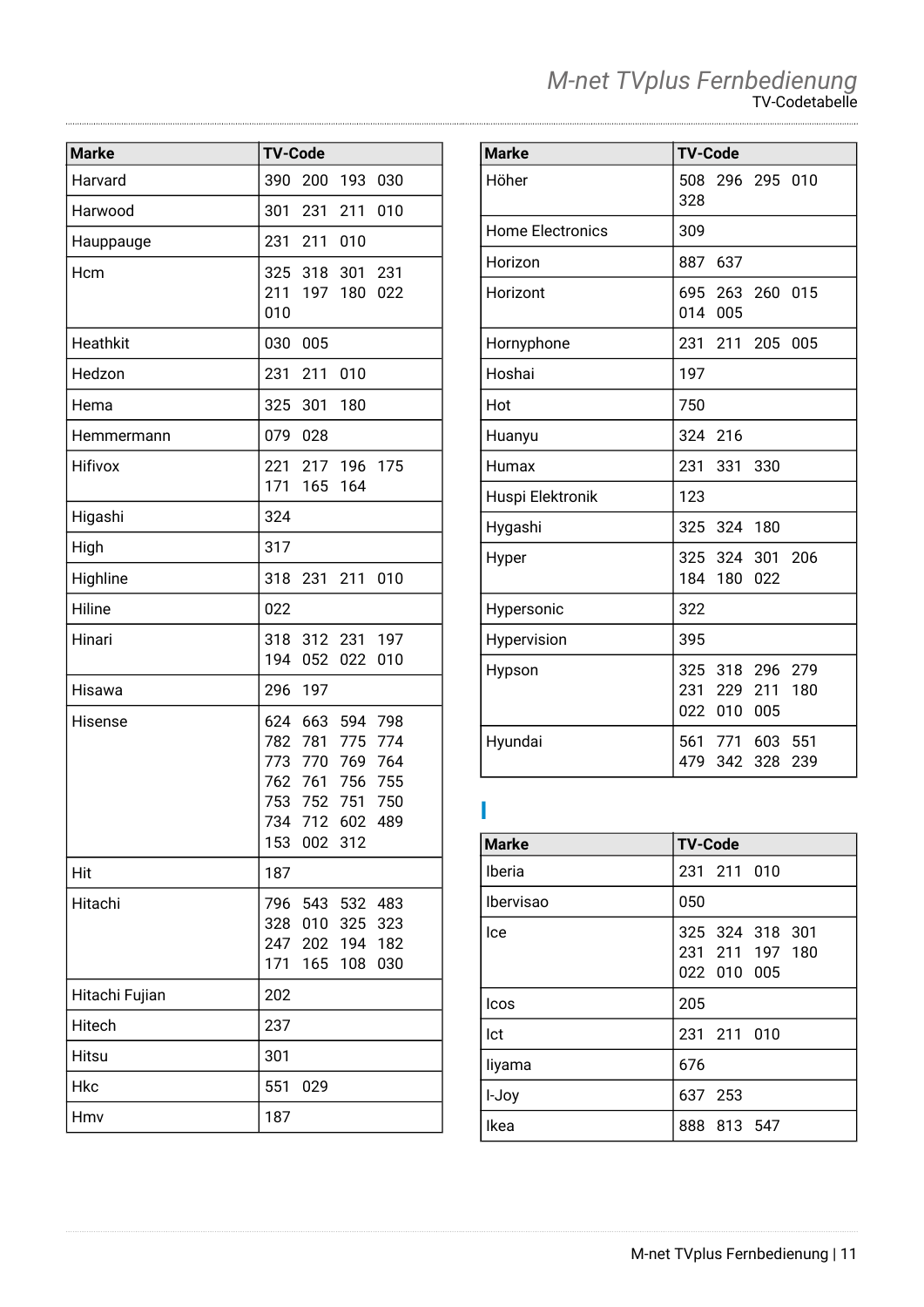| <b>Marke</b>  | <b>TV-Code</b>    |                                   |            |                   |
|---------------|-------------------|-----------------------------------|------------|-------------------|
| Ima           | 390               | 200                               | 193        | 030               |
| Imarflex      | 643               |                                   |            |                   |
| Imperial      | 092               | 322 231<br>086                    | 185<br>010 | 184               |
| Indiana       | 231               | 211                               | 010        | 005               |
| Infiniton     | 329               |                                   |            |                   |
| Infinity      | 005               |                                   |            |                   |
| Infocus       | 569               |                                   |            |                   |
| Ingelen       | 322               | 296                               | 279        | 052               |
| Ingersoll     | 301               | 022                               |            |                   |
| Inno Hit      | 325<br>197<br>010 | 301<br>180<br>005                 | 231<br>088 | 213<br>022        |
| Innova        | 211               |                                   |            |                   |
| Innovation    | 231               | 211                               | 010        | 005               |
| Insignia      | 370<br>601        | 505 609 603                       | 604 451    | 610<br>602        |
| Inter         | 575               |                                   |            |                   |
| Interactive   | 052               | 322 231<br>205 187 171<br>010     | 221        | 211<br>092        |
| Interbuy      | 211               | 384 318<br>184                    | 301<br>022 | 231<br>010        |
| Interdiscount |                   | 175 147 145 005                   |            |                   |
| Interfunk     | 184               | 381 322 231 221<br>205 189<br>171 | 188<br>092 | 186<br>010        |
| Internal      | 231               | 216                               | 211        | 010               |
| International | 324               |                                   |            |                   |
| Intervision   | 231<br>184<br>010 | 384 325 318<br>228<br>180         | 213<br>092 | 301<br>197<br>052 |
| Inves         | 637               |                                   |            |                   |
| <b>Irbis</b>  | 327               |                                   |            |                   |
| Iris          | 547               |                                   |            |                   |

| <b>Marke</b> | <b>TV-Code</b>                                       |
|--------------|------------------------------------------------------|
| Irradio      | 301 231 211 206<br>197 184 088<br>083<br>022 010 005 |
| Isis         | 328                                                  |
| Ist          | 197 180 005                                          |
| Isukai       | 231 211 197 010<br>005                               |
| Itc          | 325 180 050                                          |
| Itl          | 022                                                  |
| Its          | 324 318 301 231<br>211<br>197 180<br>022<br>010      |
| ltt          | 328                                                  |
| Itt Nokia    | 323 322 312 309<br>108 079 060<br>052<br>050<br>015  |
| Itv          | 318 231 216 211<br>010                               |
| Izumi        | 728                                                  |

# **J**

| <b>Marke</b> | <b>TV-Code</b>                |
|--------------|-------------------------------|
| Jacson       | 383 133                       |
| Jay-Tech     | 821 329                       |
| <b>JBL</b>   | 005                           |
| Jcb          | 030                           |
| Jean         | 194                           |
| Jec          | 001                           |
| Jetpoint     | 317 005                       |
| Jinlipu      | 022                           |
| Jmb          | 328 231 216 211<br>010        |
| Jocel        | 425 239 026 009<br>008<br>005 |
| John Lewis   | 328                           |
| Jtc          | 639                           |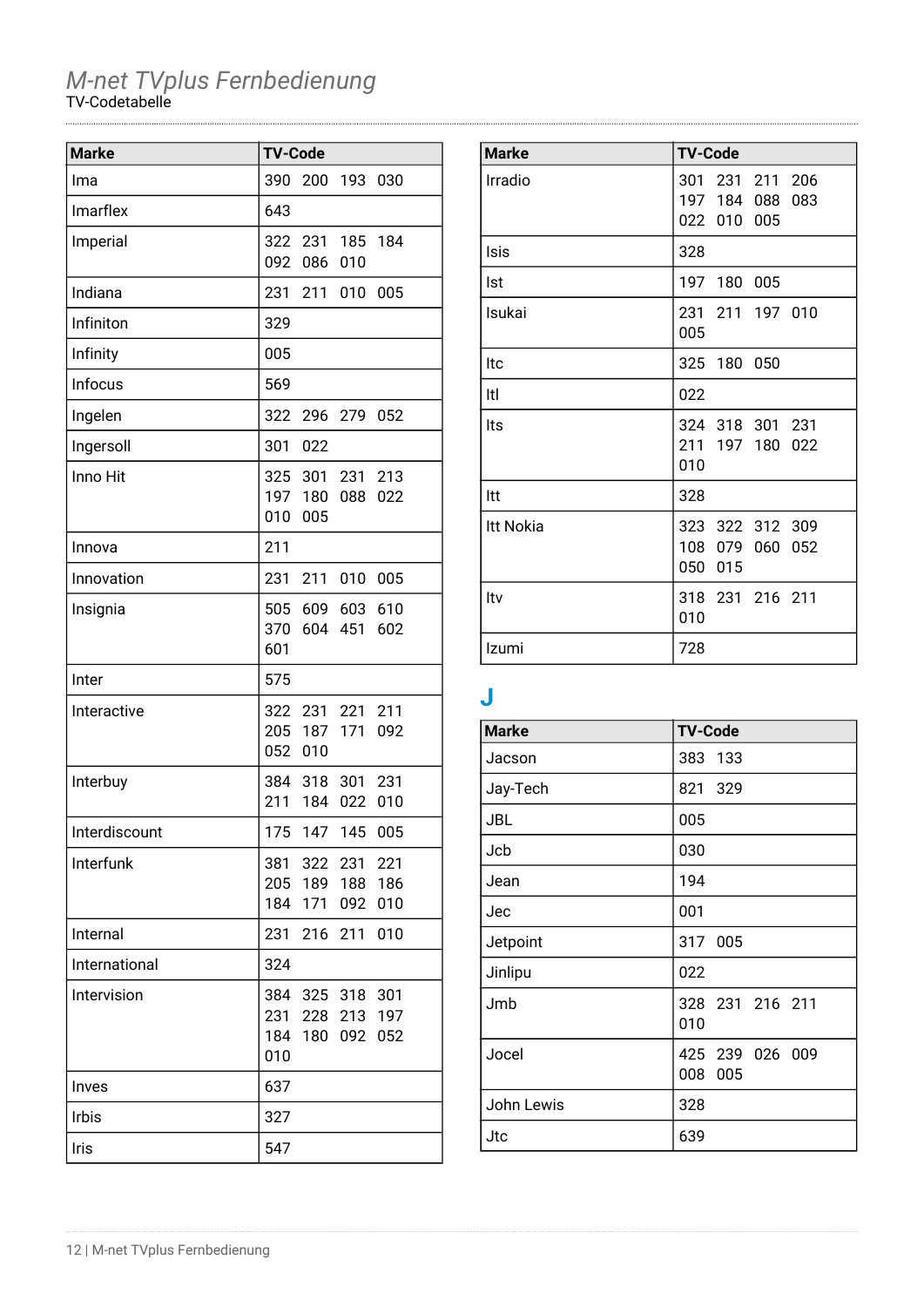| <b>Marke</b> | <b>TV-Code</b>                                                           |
|--------------|--------------------------------------------------------------------------|
| Julibee      | 231                                                                      |
| Jumbotronic  | 005                                                                      |
| <b>JVC</b>   | 402 310 748 783<br>547 527 328 309<br>194 188 066 046<br>045 033 029 005 |
| Jwf          | 309                                                                      |

# **K**

| <b>Marke</b>         | <b>TV-Code</b>                                                          |
|----------------------|-------------------------------------------------------------------------|
| Kaido                | 050                                                                     |
| Kaiser               | 005                                                                     |
| Kaisui               | 325 324 301 231<br>211 197<br>180<br>022<br>010<br>005                  |
| Kambrook             | 145                                                                     |
| Kamp                 | 324<br>180                                                              |
| Kapsch               | 322<br>261<br>156<br>081<br>052<br>047                                  |
| Karcher              | 666 318 309<br>296<br>231 213<br>211<br>092<br>052<br>022<br>005<br>010 |
| Kathrein             | 231<br>211<br>010                                                       |
| Kawasho              | 324                                                                     |
| <b>Kb Aristocrat</b> | 052                                                                     |
| Kc                   | 595                                                                     |
| Kendo                | 328 231<br>222<br>213<br>198 156 092<br>075<br>022<br>010               |
| Kenmark              | 356                                                                     |
| Kennedy              | 261<br>156<br>075<br>052                                                |
| Kennex               | 010                                                                     |
| Kenstar              | 754                                                                     |
| Kenwood              | 200                                                                     |
| Kic                  | 325                                                                     |
| King                 | 723<br>677                                                              |

| <b>Marke</b>  | <b>TV-Code</b>                                                  |
|---------------|-----------------------------------------------------------------|
| Kingsley      | 324                                                             |
| Kiota         | 300<br>022                                                      |
| Kiton         | 231<br>211<br>010                                               |
| Kivi          | 402                                                             |
| Klh           | 390<br>200<br>193 030                                           |
| Kloss         | 317                                                             |
| Kneissel      | 231<br>229 216 211<br>100<br>092 090<br>089<br>010              |
| Kobic         | 022                                                             |
| Kogan         | 739<br>637 542 541<br>538 537 536 534<br>508 370 342 299<br>243 |
| Kolster       | 231 213 211 079<br>010<br>005                                   |
| Konichi       | 301<br>022                                                      |
| König         | 474<br>164<br>163                                               |
| Konka         | 320 010 665<br>370<br>197<br>296                                |
| Kontech       | 792                                                             |
| Korpel        | 231<br>211<br>010<br>005                                        |
| Körting       | 381<br>189 187<br>186<br>092                                    |
| Kosmos        | 231 211 010                                                     |
| Kotron        | 318                                                             |
| Koyoda        | 301                                                             |
| Kpn           | 894<br>469                                                      |
| Kraking       | 229                                                             |
| Kreisen       | 456                                                             |
| Kriesler      | 205                                                             |
| Krüger & Matz | 299                                                             |
| Ktc           | 771                                                             |
| Ktv           | 325<br>200<br>193<br>180<br>030                                 |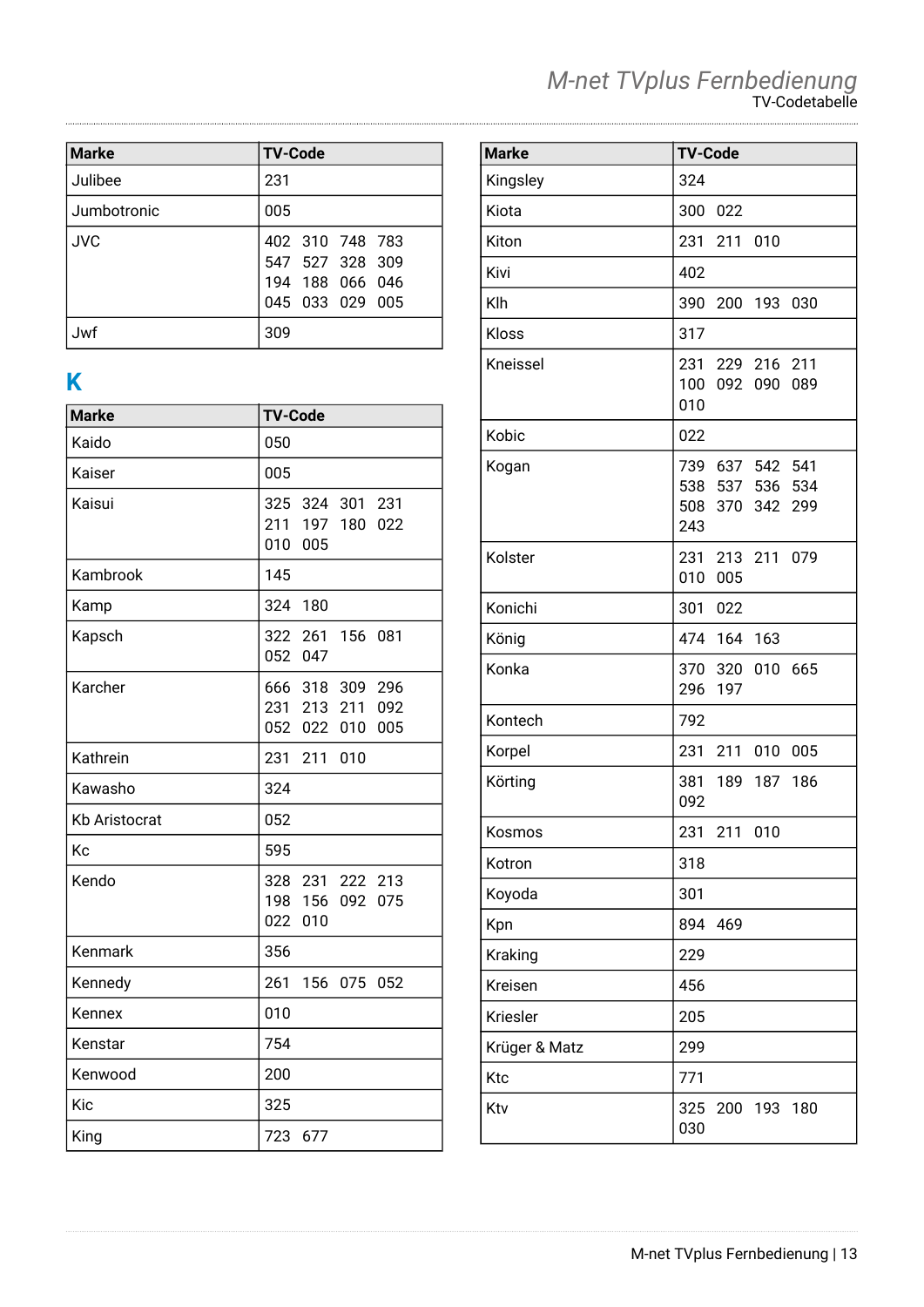| <b>Marke</b> | <b>TV-Code</b> |
|--------------|----------------|
| Kuasho       | 200 005        |
| Kuba         | 079 052 028    |
| Kunft        | 857 637        |
| Küppersbusch |                |
| Kyoshu       | 318            |
| Kyoto        | 325 324 052    |

### **L**

| <b>Marke</b>              | <b>TV-Code</b>                                                                   |
|---------------------------|----------------------------------------------------------------------------------|
| <b>L&amp;S Electronic</b> | 296                                                                              |
| Lamont                    | 180                                                                              |
| Lasat                     | 092                                                                              |
| Lavis                     | 052<br>010<br>328                                                                |
| Leader                    | 301<br>022                                                                       |
| Lecson                    | 211<br>231<br>010                                                                |
| Legend                    | 301<br>022                                                                       |
| Leisure                   | 625                                                                              |
| Lenco                     | 366<br>329<br>320<br>301<br>231<br>216<br>211<br>052<br>024<br>022<br>010<br>005 |
| Lenoir                    | 301<br>022                                                                       |
| Lenson                    | 408<br>430                                                                       |
| Lesa                      | 184                                                                              |
| Letv                      | 552                                                                              |
| Level                     | 879<br>817<br>816<br>815                                                         |
| Levis Austria             | 231<br>211<br>010                                                                |
| Leyco                     | 318<br>231<br>211<br>206<br>010<br>005                                           |
| LG                        | 244 891<br>642<br>010<br>754<br>749<br>328<br>326                                |
| Liesenkötter              | 231<br>211<br>205<br>005                                                         |
| Life                      | 022                                                                              |
| Lifetec                   | 318<br>301<br>296<br>231<br>216<br>211<br>022<br>010<br>005                      |

| <b>Marke</b>  | <b>TV-Code</b>                                                                                 |
|---------------|------------------------------------------------------------------------------------------------|
| Linden        | 299                                                                                            |
| Linitron      | 200<br>-193                                                                                    |
| Linsar        | 328<br>209<br>080<br>010                                                                       |
| Listo         | 328                                                                                            |
| Lloyd         | 624<br>390 200 193<br>081<br>030<br>022                                                        |
| Lloyd'S       | 301<br>300<br>022                                                                              |
| Lobod         | 637                                                                                            |
| Loewe         | 789 448 718<br>381<br>190 187<br>180<br>092<br>010                                             |
| Logik         | 577 402 733 634<br>633 631 583<br>551<br>318 317<br>328<br>301<br>300<br>299 253<br>210<br>010 |
| Logix         | 005                                                                                            |
| Lowry         | 652                                                                                            |
| Luma          | 261 231 216<br>301<br>156<br>075 010                                                           |
| Lumatron      | 325<br>322 318<br>231<br>052 010<br>211                                                        |
| Lux May       | 211<br>010<br>301<br>231<br>005                                                                |
| Luxor         | 328<br>325<br>323<br>312<br>120<br>118<br>088                                                  |
| Luxor Salora  | 166                                                                                            |
| Luxor/Skantic | 076                                                                                            |
| Lxi           | 247<br>005                                                                                     |

# **M**

| <b>Marke</b> | <b>TV-Code</b> |
|--------------|----------------|
| Macys        | 200 193        |
| Madison      | 231 211 010    |
| Magic Queen  | 547            |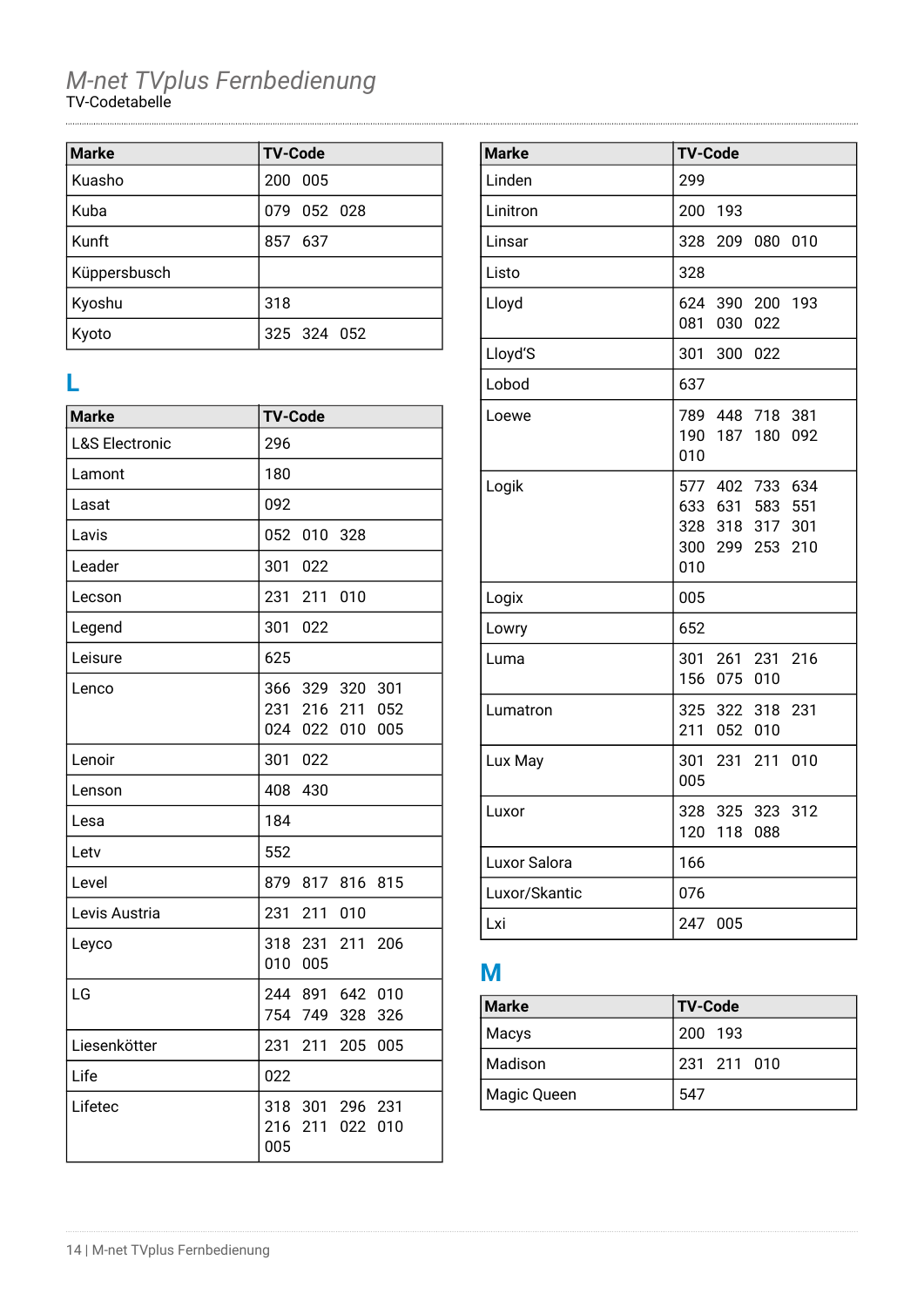| <b>Marke</b>         | <b>TV-Code</b>                                                                                                              |
|----------------------|-----------------------------------------------------------------------------------------------------------------------------|
| Magnadyne            | 213 187 185<br>381<br>184 180<br>057<br>022<br>005                                                                          |
| Magnafon             | 324 213<br>135<br>180                                                                                                       |
| Magnasonic           | 200<br>022<br>005                                                                                                           |
| Magnavox             | 194<br>010                                                                                                                  |
| Magnum               | 296 279 231 211<br>016<br>010                                                                                               |
| Majestic             | 639                                                                                                                         |
| Mandor               | 318                                                                                                                         |
| Manesth              | 325 318 231<br>211<br>198<br>180<br>052<br>010<br>005                                                                       |
| Manhattan            | 494 231<br>211<br>052<br>010                                                                                                |
| Manta                | 679                                                                                                                         |
| Marantz              | 231<br>211<br>010<br>005                                                                                                    |
| Marcy <sup>'</sup> S | 193                                                                                                                         |
| Marelli              | 381<br>187                                                                                                                  |
| Mark                 | 325 324 301 296<br>279 231 216<br>211<br>010<br>005                                                                         |
| Marks & Spencer      | 632 467                                                                                                                     |
| Mascot               | 184                                                                                                                         |
| Masimo               | 787<br>786<br>329                                                                                                           |
| Masuda               | 325<br>318<br>301<br>231<br>211                                                                                             |
| Matsui               | 420 385 325<br>312<br>221<br>301 296 228<br>194<br>210 207 198<br>180 158<br>139<br>102<br>100 079 025<br>023<br>010<br>328 |
| Matsushita           | 188                                                                                                                         |
| Matsuviama           | 320                                                                                                                         |
| Mava                 | 200                                                                                                                         |
| Maxam                | 318<br>022                                                                                                                  |

| <b>Marke</b>  | <b>TV-Code</b>                                                                                           |
|---------------|----------------------------------------------------------------------------------------------------------|
| Maxdorf       | 318<br>239                                                                                               |
| Maxell        | 022                                                                                                      |
| <b>Maxess</b> | 377                                                                                                      |
| Mce           | 301<br>022                                                                                               |
| Mcmichael     | 212                                                                                                      |
| Mediasonic    | 486                                                                                                      |
| Mediator      | 231<br>211 205 010<br>005                                                                                |
| Medion        | 328 297 296 239<br>059<br>054<br>020<br>010                                                              |
| Megasat       | 826<br>636                                                                                               |
| Megatron      | 247                                                                                                      |
| Mei           | 010                                                                                                      |
| Melectronic   | 325 322 301 296<br>246 231 228<br>216<br>180 175 172 171<br>168 118<br>112<br>108<br>022 010<br>005      |
| Memorex       | 317<br>301<br>188<br>030                                                                                 |
| Memphis       | 301<br>022                                                                                               |
| Mercury       | 317<br>301<br>300<br>318<br>239<br>231<br>211<br>022<br>010                                              |
| Merritt       | 323<br>322<br>052                                                                                        |
| Metronic      | 895<br>418                                                                                               |
| Metz          | 622<br>381<br>297 228<br>191<br>188<br>186<br>102<br>100<br>093<br>101<br>098<br>010<br>007<br>003<br>00 |
| Mga           | 030<br>231                                                                                               |
| Mi            | 799                                                                                                      |
| Micromax      | 794 547 370 299<br>011                                                                                   |
| Micromaxx     | 010<br>231<br>211                                                                                        |
| Microtek      | 318<br>239                                                                                               |
| Microvision   | 824                                                                                                      |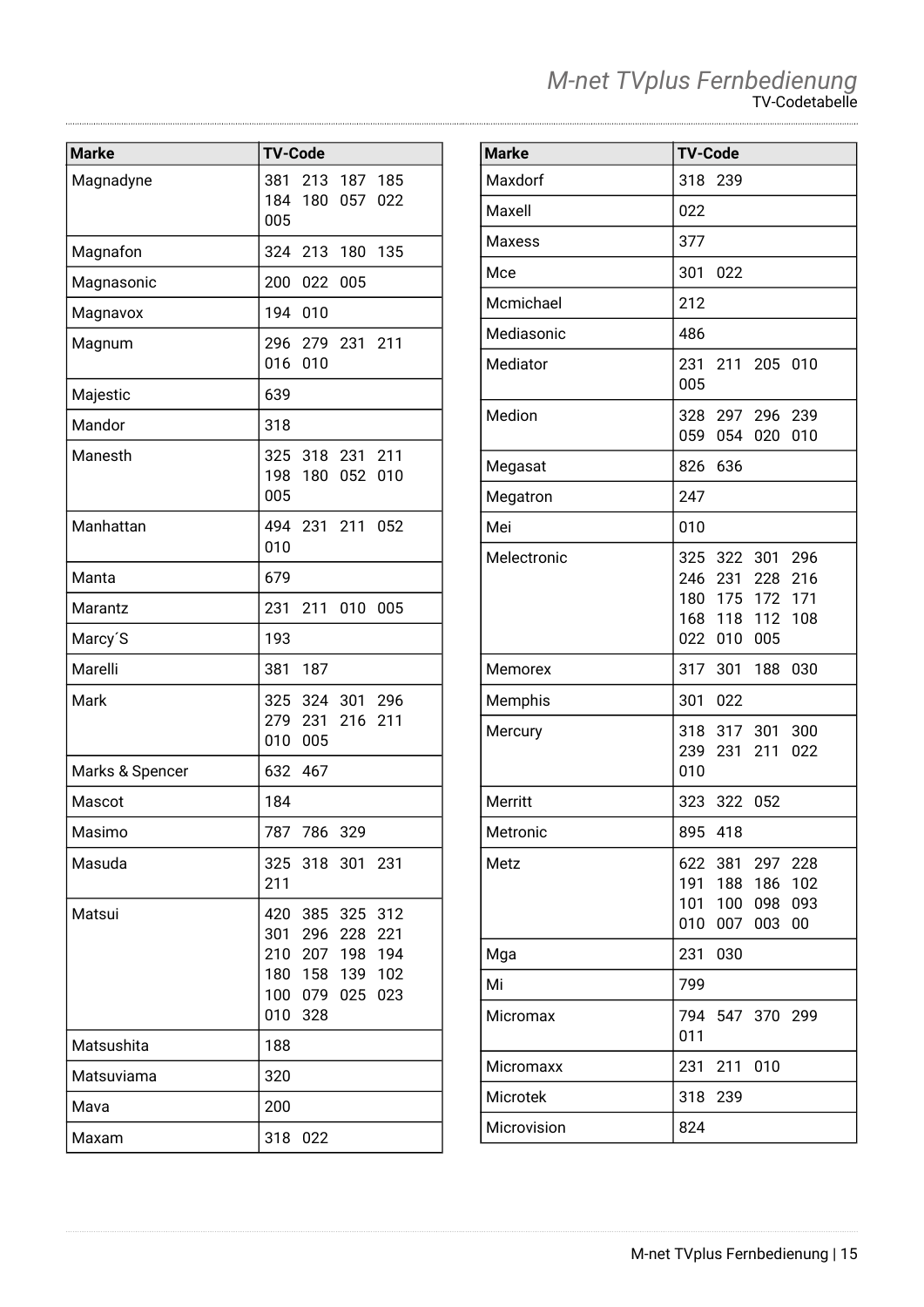| <b>Marke</b>     | <b>TV-Code</b>                                                                       |
|------------------|--------------------------------------------------------------------------------------|
| Midi             | 637                                                                                  |
| Midland          | 200                                                                                  |
| Mikomi           | 666 295                                                                              |
| Minato           | 231 211 010                                                                          |
| Minerva          | 228 202 103 102<br>101 100 098                                                       |
| Minoka           | 357 231 211 010<br>005                                                               |
| Mirai            | 899 865 814                                                                          |
| Mitashi          | 637                                                                                  |
| Mitchell & Brown | 328                                                                                  |
| Mitsai           | 885 645 508 328<br>010                                                               |
| Mitsubishi       | 839 797 381 312<br>247 202 195 187<br>046<br>030 022<br>010                          |
| Mitsuri General  | 052                                                                                  |
| Mivar            | 325 183 127 092<br>090<br>089<br>088<br>087                                          |
| Mobile TV        | 328                                                                                  |
| Monaco           | 301                                                                                  |
| Monitor          | 317                                                                                  |
| Morava           | 010                                                                                  |
| Morgan'S         | 231 211                                                                              |
| Motorola         | 844<br>046<br>005                                                                    |
| Mpman            | 636<br>551                                                                           |
| Mtc              | 366<br>324 322<br>317<br>299<br>092<br>005<br>200                                    |
| Mtlogic          | 666<br>296                                                                           |
| Müller           | 637                                                                                  |
| Multimedia       | 389                                                                                  |
| Multistandard    | 213                                                                                  |
| Multitech        | 325<br>318 301<br>231<br>213<br>200<br>193<br>180<br>092<br>086<br>079<br>030<br>010 |

| <b>Marke</b>   | <b>TV-Code</b>                            |
|----------------|-------------------------------------------|
| Murphy         | 546 324 246 081<br>052 493 491 485<br>328 |
| Muse           | 858                                       |
| Musikland      | 231 211 010                               |
| Mycom          | 247                                       |
| Myryad         | 231 211 010                               |
| <b>Mystery</b> | 329 299                                   |

# **N**

| <b>Marke</b>  | <b>TV-Code</b>                                                    |
|---------------|-------------------------------------------------------------------|
| Nabo          | 328                                                               |
| Nad           | 322 247 193 052<br>010                                            |
| Naiko         | 309 231 211 010<br>005                                            |
| Nakamichi     | 551                                                               |
| Nakimura      | 231 216 211                                                       |
| Namsunc       | 022                                                               |
| <b>Naonis</b> | 052<br>050 015                                                    |
| Nap           | 005                                                               |
| National      | 027<br>005                                                        |
| Navon         | 328                                                               |
| Nec           | 740 506 340 325<br>320<br>317<br>310<br>301<br>216<br>210 194     |
| Neckermann    | 381 325 231 225<br>222 187 101<br>092<br>079<br>067<br>038<br>032 |
| Nei           | 231<br>211 197 138<br>052<br>005                                  |
| Neo           | 637 249                                                           |
| Neon          | 731<br>730<br>729                                                 |
| Nesco         | 184                                                               |
| Net Tv        | 880                                                               |
| Netsat        | 231<br>211                                                        |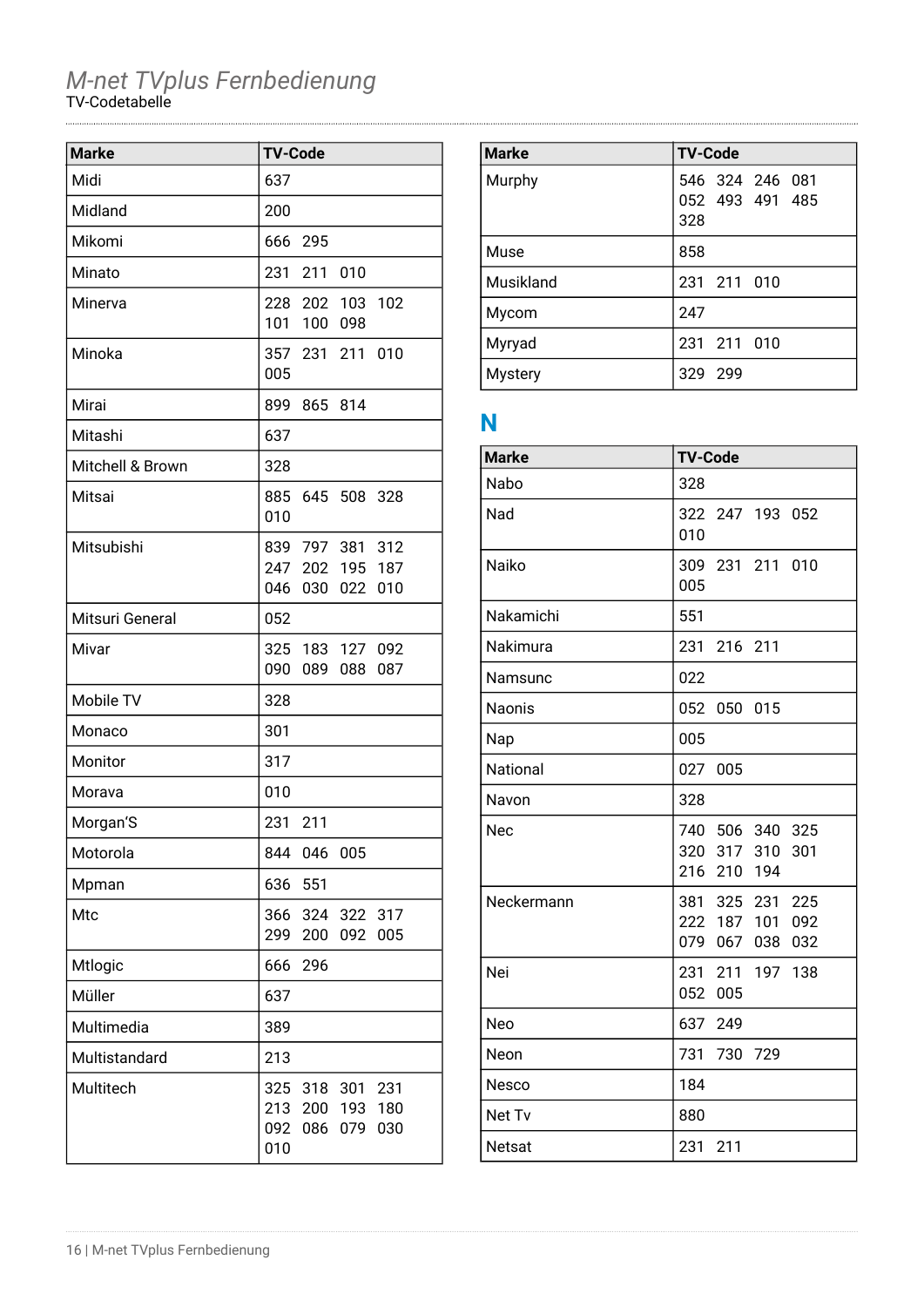|  | M-net TVplus Fernbedienung |
|--|----------------------------|
|  | TV-Codetabelle             |

| <b>Marke</b>  | <b>TV-Code</b>                                                                                      |
|---------------|-----------------------------------------------------------------------------------------------------|
| Neufunk       | 301<br>296 231 211<br>010                                                                           |
| Nevir         | 788<br>592 328 159                                                                                  |
| New Tech      | 325 301 231 211<br>168 022 005                                                                      |
| New World     | 197                                                                                                 |
| <b>Newsat</b> | 406                                                                                                 |
| <b>Next</b>   | 328                                                                                                 |
| Nicamagic     | 324                                                                                                 |
| Nikai         | 256                                                                                                 |
| Nikkai        | 325 324 318 301<br>231 211 200 197<br>194 005                                                       |
| <b>Nikkei</b> | 296                                                                                                 |
| Nikko         | 247<br>137                                                                                          |
| Nissan        | 317                                                                                                 |
| Nobel         | 547                                                                                                 |
| Noblex        | 022 018                                                                                             |
| Nobliko       | 324 213 180 135<br>086 083                                                                          |
| <b>Nodis</b>  | 637 328                                                                                             |
| Nogamatic     | 221 217 196 175<br>171<br>165 164                                                                   |
| Nokia         | 323 317 312<br>398<br>309 216 197 171<br>120<br>116<br>114<br>022                                   |
| Nokia Akai    | 070                                                                                                 |
| Noname        | 385<br>382 245 050<br>005                                                                           |
| Nordic        | 325                                                                                                 |
| Nordmende     | 896<br>666<br>381<br>328<br>296<br>231<br>223<br>221<br>219 217 196 165<br>052<br>164<br>162<br>158 |
| Norfolk       | 052                                                                                                 |
| Normande      | 329                                                                                                 |

| <b>Marke</b>      | <b>TV-Code</b>         |
|-------------------|------------------------|
| Normerel          | 231 211                |
| Nova              | 246                    |
| Novabeam          | 005                    |
| Novak             | 205                    |
| <b>Novatronic</b> | 231 216 211 022<br>005 |
| <b>Npg</b>        | 639 508                |
| <b>Nucleonic</b>  | 050                    |
| Nurnberg          | 322 052                |
| Nu-Tec            | 239                    |

### **O**

| <b>TV-Code</b>                                    |
|---------------------------------------------------|
| 312 206 121<br>323<br>120<br>118                  |
| 318                                               |
| 366<br>230<br>227<br>204                          |
| 882<br>508<br>881<br>592<br>402<br>366<br>328     |
| 364 363<br>318<br>301<br>231<br>211<br>092<br>022 |
| 587<br>363<br>010<br>328                          |
| 845                                               |
| 022                                               |
| 318<br>239                                        |
| 022                                               |
| 795<br>564                                        |
| 541<br>328                                        |
| 213<br>180<br>197                                 |
| 541                                               |
| 666<br>231<br>211<br>005                          |
| 867<br>868<br>866                                 |
| 188                                               |
| 046                                               |
|                                                   |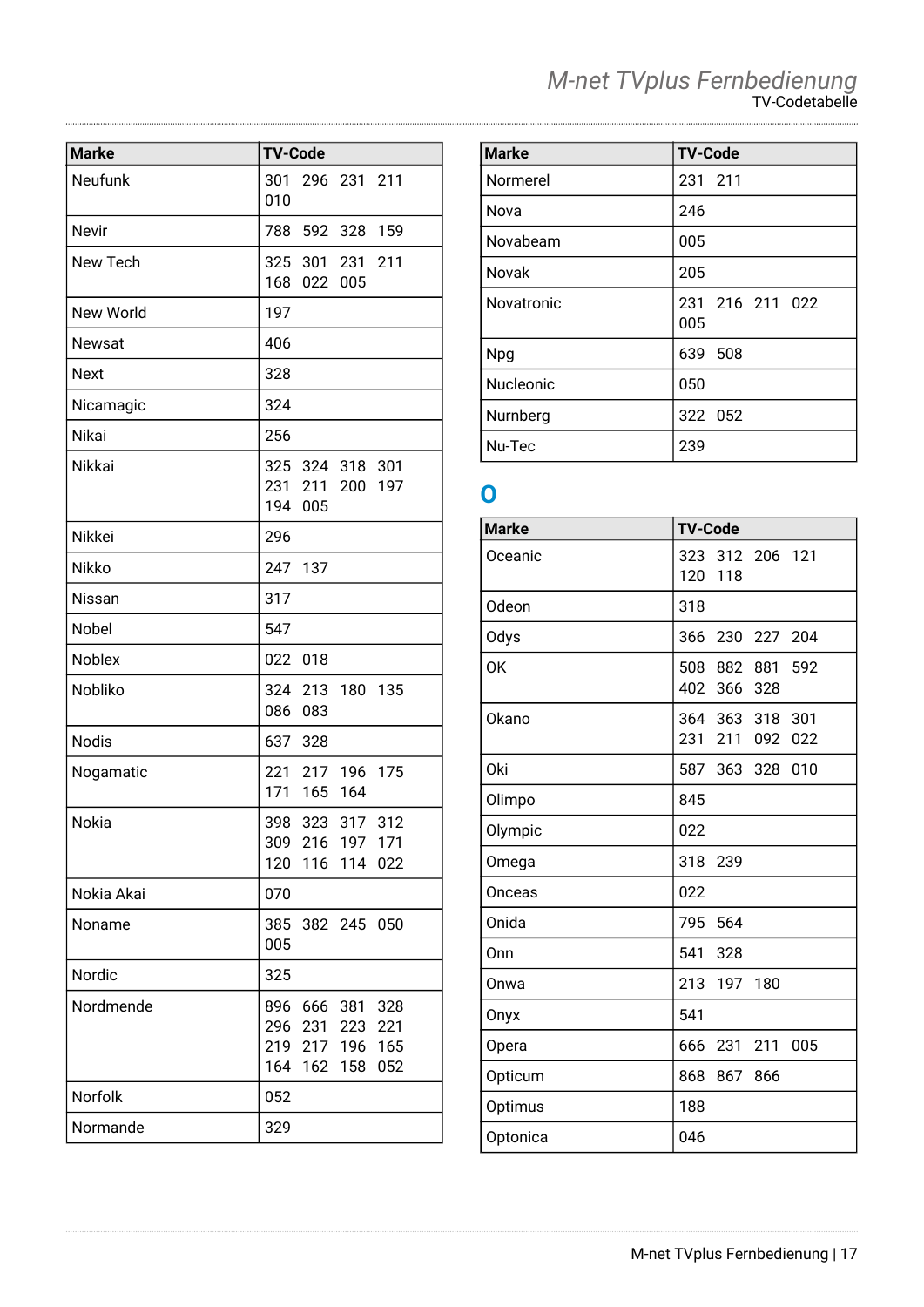| <b>Marke</b>        | <b>TV-Code</b>                                  |
|---------------------|-------------------------------------------------|
| Orange              | 744                                             |
| Orava               | 897 366 328 209                                 |
| Orbit               | 231 211<br>005                                  |
| Orient              | 022                                             |
| Orima               | 328                                             |
| Orion               | 568 791 527 010<br>328 296 213 210<br>050 030   |
| Orline              | 231 211                                         |
| Ormond              | 231 211                                         |
| Osaki               | 325 318 231 216<br>211<br>197                   |
| Osio                | 231 211                                         |
| Oso                 | 197                                             |
| Osume               | 231 211 194 193                                 |
| Otake               | 198                                             |
| Otf                 | 022                                             |
| <b>Otto Versand</b> | 325 322 231 206<br>194 180<br>175<br>171<br>067 |

### **P**

| <b>Marke</b> | <b>TV-Code</b>                                               |
|--------------|--------------------------------------------------------------|
| Pacific      | 296 231 211 010<br>009                                       |
| Packard Bell | 453                                                          |
| Pael         | 324 083                                                      |
| Palladium    | 381 325 296 231<br>228 225 187 180<br>102 101 100 092<br>079 |
| Palsonic     | 511 506 512 366<br>365 329 325 318<br>300 231                |
| Panama       | 325 324 318 301<br>231<br>211 184 180<br>022                 |

| <b>Marke</b>  | <b>TV-Code</b> |                            |                            |            |
|---------------|----------------|----------------------------|----------------------------|------------|
| Panashiba     | 300            | 022                        |                            |            |
| Panasonic     |                | 489 010 777<br>328 306 304 | 793 629 303 510            | 507        |
| Panavision    | 231 211        |                            |                            |            |
| Panavox       | 022            |                            |                            |            |
| Panda         | 890            |                            |                            |            |
| Panorama      | 022            |                            |                            |            |
| Panoramic     | 175            |                            |                            |            |
| Pasomins      | 603            | -022                       |                            |            |
| Pathe Cinema  |                |                            | 324 229 092<br>089 079 052 | 090<br>050 |
| Pathe Marconi |                | 171 165                    | 221 217 196 175<br>164     |            |
| Pausa         | 301            | 022                        |                            |            |
| Pce/Pec       | 108            | 030                        | 390 317 200                | 193        |
| Pdp           | 368            |                            |                            |            |
| Peaq          | 859            |                            |                            |            |
| Peerless      | 785 784        |                            |                            |            |
| Pendo         | 739            | 636                        | 508                        | 013        |
| Penney        | 317 200        |                            |                            |            |
| Perdio        | 324 231        |                            | 211                        | 052        |
| Perfekt       | 231            | 211                        | 005                        |            |
| Performance   | 193            | 030                        |                            |            |
| Philco        | 381<br>086     | 231<br>052                 | 211<br>187 184 123<br>022  | 193<br>092 |
| Philex        | 052            |                            |                            |            |
| Philharmonic  | 325            | 180                        |                            |            |
| Philips       | 326<br>790     | 012                        | 566 231<br>010             | 328<br>208 |
| Phocus        | 666            | 296                        |                            |            |
| Phoenix       | 381<br>187     | 092                        | 324 231<br>052             | 211<br>005 |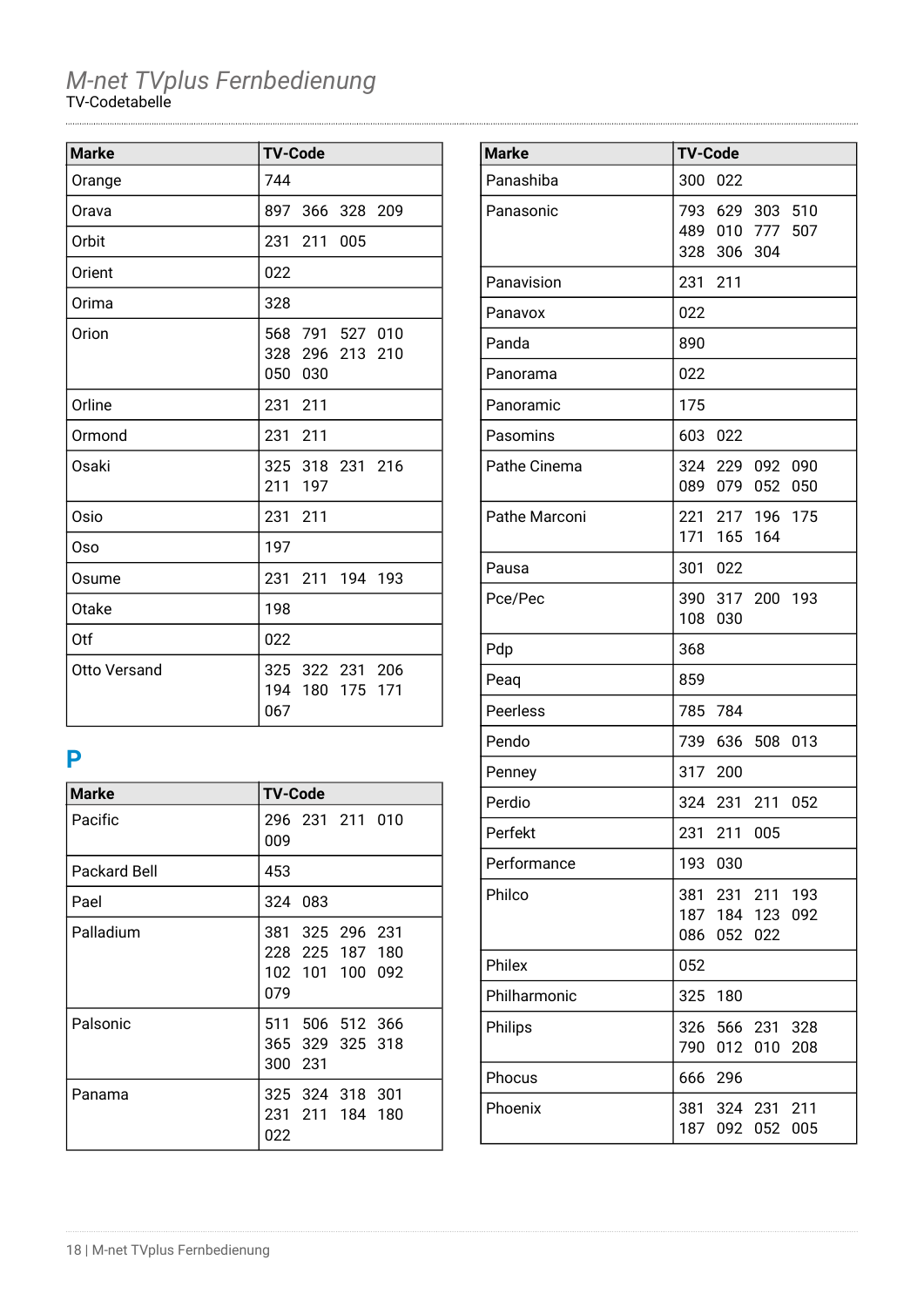|  | M-net TVplus Fernbedienung |
|--|----------------------------|
|  | TV-Codetabelle             |

| <b>Marke</b>    | <b>TV-Code</b> |                               |                |            |
|-----------------|----------------|-------------------------------|----------------|------------|
| Phonola         | 381<br>205     | 187                           | 324 231<br>005 | 211        |
| Pilot           |                | 317 231                       | 211            |            |
| Pioneer         | 096            | 562 838<br>231 181 175<br>092 | 322            | 321<br>171 |
| Pixel           | 439            |                               |                |            |
| Plantron        | 022            | 318 301<br>005                | 231 211        |            |
| Playsonic       | 325            | 296                           | 279            |            |
| Polar           | 727            | 014                           |                |            |
| Polaroid        | 622            | 328                           | 253            |            |
| Policom         | 187            | 322 229<br>175                | 221<br>171     | 213<br>052 |
| Poppy           | 301            | 022                           |                |            |
| Portland        | 216            | 200                           | 030            |            |
| Powerpoint      | 239            |                               |                |            |
| Prandoni-Prince | 050            | 322 184 180 083<br>015        |                |            |
| Precision       | 325            | 180                           |                |            |
| Premier         | 318            | 301                           |                |            |
| Prestigio       | 822            |                               |                |            |
| Prima           | 318<br>193     | 559 509 845                   | 317 301        | 551<br>200 |
| <b>Princess</b> | 239            | 022                           |                |            |
| Princeton       | 328            |                               |                |            |
| Prinz           | 322            | 079                           |                |            |
| Proelco         | 005            |                               |                |            |
| Profex          | 322<br>050     | 022                           | 301 086        | 052        |
| Profi           | 301            |                               |                |            |
| Profitronic     | 231            |                               | 213 211        | 005        |

| <b>Marke</b> | <b>TV-Code</b>                                                         |
|--------------|------------------------------------------------------------------------|
| Proline      | 823 508 454 363<br>295 231 224<br>211<br>205 105 097<br>033<br>010 328 |
| Proscan      | 317                                                                    |
| Prosonic     | 666 541 325 324<br>296 231 216 211<br>092                              |
| Protec       | 184 180 022 005                                                        |
| Protech      | 325 318 301 231<br>213 211<br>079<br>052<br>010                        |
| Proton       | 247 200 022                                                            |
| Provision    | 296<br>231 211                                                         |
| Pulser       | 317 200 175 022<br>005                                                 |
| Pvision      | 319                                                                    |
| Pye          | 231 216 211 205<br>187<br>079<br>005                                   |
| Pymi         | 301<br>022                                                             |

# **Q**

| <b>Marke</b> | <b>TV-Code</b>                                |
|--------------|-----------------------------------------------|
| Qilive       | 637 328                                       |
| Qmax         | 551                                           |
| Qty1         | 015                                           |
| Quadro       | 603 010                                       |
| Quasar       | 188 184<br>301                                |
| Quelle       | 325 322 318 261<br>246 231 210 088<br>085 038 |
| Questa       | 194<br>193                                    |
| Quiero       | 225                                           |

# **R**

| <b>Marke</b> | <b>TV-Code</b> |
|--------------|----------------|
| ' R Line     | 231 211 005    |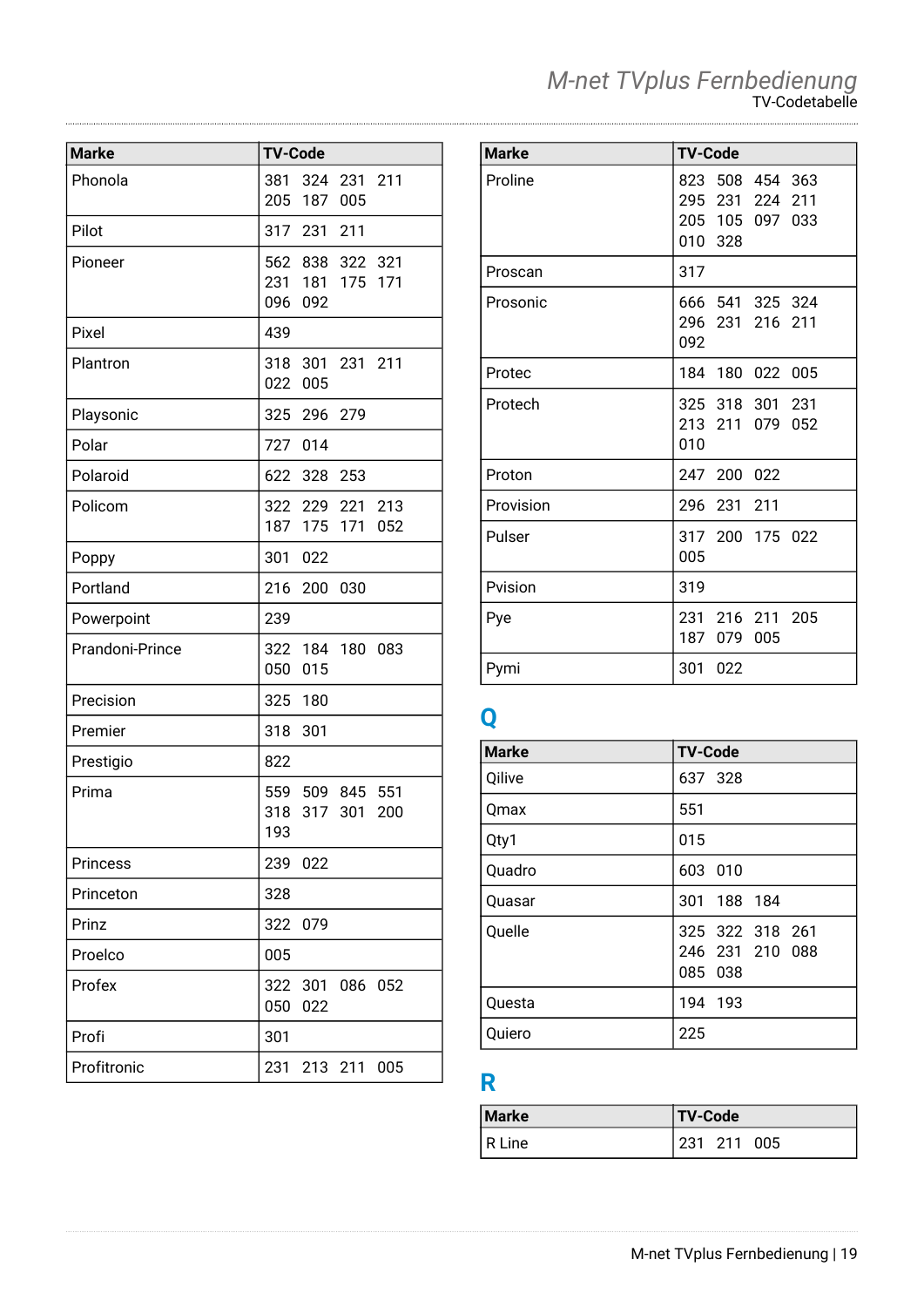| <b>Marke</b>    | <b>TV-Code</b>    |                        |            |            |
|-----------------|-------------------|------------------------|------------|------------|
| Radialva        | 231<br>145        | 211<br>052             | 175 171    |            |
| Radio Shack     | 231               |                        |            |            |
| Radiola         | 325<br>005        | 231 211 205            |            |            |
| Radiomarelli    | 381<br>184        | 180                    | 231 211    | 187        |
| Radionette      | 081               | 050                    |            |            |
| Radiotone       | 092               | 318 301 231 211<br>022 | 010        | 005        |
| Radix           | 528               |                        |            |            |
| Raduga          | 015               |                        |            |            |
| Rank            | 081               |                        |            |            |
| Rank Arena      | 194               |                        |            |            |
| Rasonic         | 841               |                        |            |            |
| Rca             | 046               | 592 317 224 158        |            |            |
| Realistic       | 247               |                        |            |            |
| Recco           | 327               | 250                    |            |            |
| Recor           | 231               | 211                    |            |            |
| Rectiligne      | 231               | 211                    |            |            |
| <b>Red Star</b> | 231               | 211                    |            |            |
| Rediffusion     | 323               | 322                    | 194        | 081        |
| Reflex          | 231               | 211                    |            |            |
| Reflexion       | 366               | 329                    |            |            |
| Regente         | 022               |                        |            |            |
| Relisys         | 368               | 253                    | 010        |            |
| Reoc            | 296               |                        |            |            |
| Revox           | 231               | 211                    | 092        | 005        |
| Rex             | 318<br>156        | 261<br>090             | 185<br>089 | 184        |
| Rft             | 381<br>187<br>089 | 318<br>092             | 231<br>091 | 211<br>090 |
| Rhapsody        | 324               | 180                    |            |            |

| <b>Marke</b>     | <b>TV-Code</b>                                      |
|------------------|-----------------------------------------------------|
| <b>Rice Club</b> | 317                                                 |
| Ricoh            | 211<br>231                                          |
| Rinex            | 318<br>239                                          |
| R-Line           | 052                                                 |
| Rmb              | 200                                                 |
| Rm-U301          | 222                                                 |
| Roadstar         | 603 345 318 301<br>296 231<br>211<br>197<br>022 010 |
| Robotron         | 187                                                 |
| Rodex            | 211<br>231                                          |
| Roku Tv          | 663                                                 |
| Rolsen           | 726                                                 |
| Rosita           | 022                                                 |
| Rosner           | 180                                                 |
| Rowa             | 239 325 324 320<br>318 301<br>022                   |
| Royal            | 309 022                                             |
| Royal Lux        | 158<br>092                                          |
| Rubin            | 260 015<br>005                                      |
| Rukopir          | 231<br>211                                          |
| Runco            | 317                                                 |

### **S**

| <b>Marke</b> | <b>TV-Code</b>  |
|--------------|-----------------|
| Saba         | 508 381 366 328 |
|              | 323 221 219 217 |
|              | 187 180 165 164 |
|              | 146 010         |
| <b>Saccs</b> | 229             |
| Sadko        | 015             |
| Sagem        | 409 313 222     |
| Saisho       | 325 318 301 210 |
|              | 198 180 102 052 |
|              | 005             |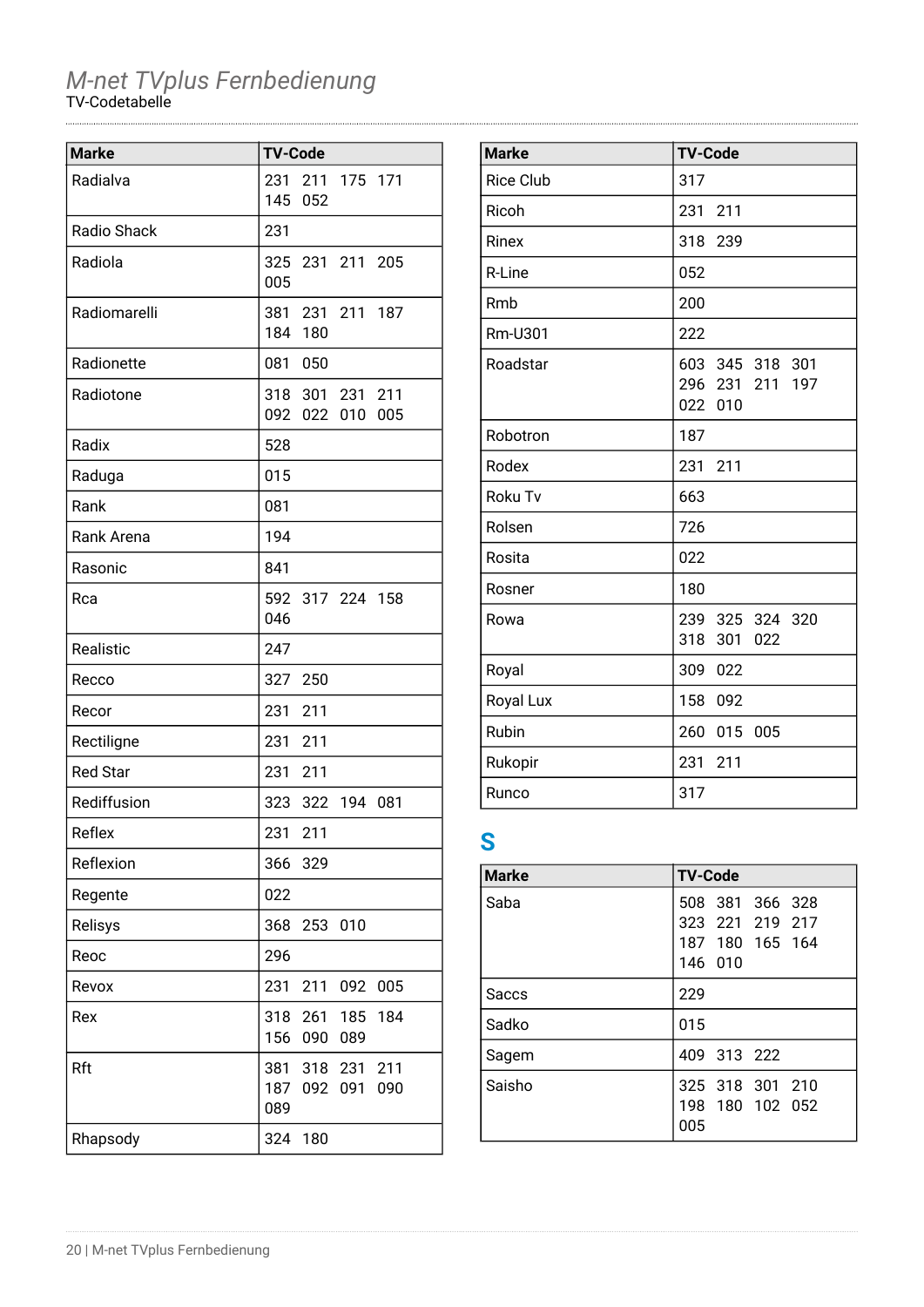| <b>Marke</b>  | <b>TV-Code</b>                                                                           |
|---------------|------------------------------------------------------------------------------------------|
| Saivod        | 295 231 211                                                                              |
| Sakai         | 052                                                                                      |
| Sakio         | 022                                                                                      |
| Salora        | 637 328 323 312<br>148<br>120<br>118<br>117<br>088<br>010                                |
| Salsa         | 158                                                                                      |
| Sambers       | 213 180 135 088<br>086<br>083                                                            |
| Sampo         | 200                                                                                      |
| Samsung       | 270 010 244 200                                                                          |
| Samsux        | 200                                                                                      |
| Samus         | 508<br>827                                                                               |
| Sandra        | 325<br>324                                                                               |
| Sanela        | 229                                                                                      |
| Sang          | 637<br>296 279<br>005                                                                    |
| Sanky         | 200                                                                                      |
| Sansui        | 508<br>317 231<br>200<br>022                                                             |
| Santon        | 301                                                                                      |
| Sany          | 145                                                                                      |
| Sanyo         | 616 506 644 328<br>325<br>311<br>301<br>246<br>231 210 195 133<br>106 092 090 089<br>010 |
| Saso          | 175                                                                                      |
| Save          | 231<br>211                                                                               |
| Sbr           | 231 212 211 205<br>005                                                                   |
| Sceptre       | 595                                                                                      |
| Schaub Lorenz | 417 329 328 323<br>319<br>309<br>296<br>216<br>179                                       |

| <b>Marke</b> | <b>TV-Code</b>                                                                                                         |
|--------------|------------------------------------------------------------------------------------------------------------------------|
| Schneider    | 673<br>695<br>637 325<br>322 296<br>261<br>209<br>206 205<br>197<br>184<br>182 168<br>090 072<br>022 016<br>010<br>328 |
| Schontech    | 328                                                                                                                    |
| Scotland     | 052                                                                                                                    |
| Scott        | 390 346 247 200<br>193<br>030                                                                                          |
| Sedea        | 542                                                                                                                    |
| Seeview      | 637                                                                                                                    |
| SEG          | 717 325 318 301<br>296 213 200 194<br>184 180<br>086<br>010                                                            |
| Sei          | 231<br>225 222 213<br>211<br>187<br>052<br>079                                                                         |
| Seiki        | 568                                                                                                                    |
| Sei-Sinudyne | 381 231 225 222<br>213 206 198<br>187<br>102<br>075<br>030                                                             |
| Seizo        | 342<br>568                                                                                                             |
| Selecline    | 637<br>328                                                                                                             |
| Seleco       | 318 261<br>166 156<br>154<br>147<br>055<br>089<br>010                                                                  |
| Semua        | 200                                                                                                                    |
| Sencor       | 666 739                                                                                                                |
| Sencora      | 301<br>022                                                                                                             |
| Sentra       | 301<br>238<br>197 079<br>015                                                                                           |
| Serino       | 046<br>324                                                                                                             |
| Sharp        | 366 352 347 272<br>836 835<br>834 833<br>832 720 708<br>328<br>194                                                     |
| Shintom      | 030                                                                                                                    |
| Shintoshi    | 231<br>211                                                                                                             |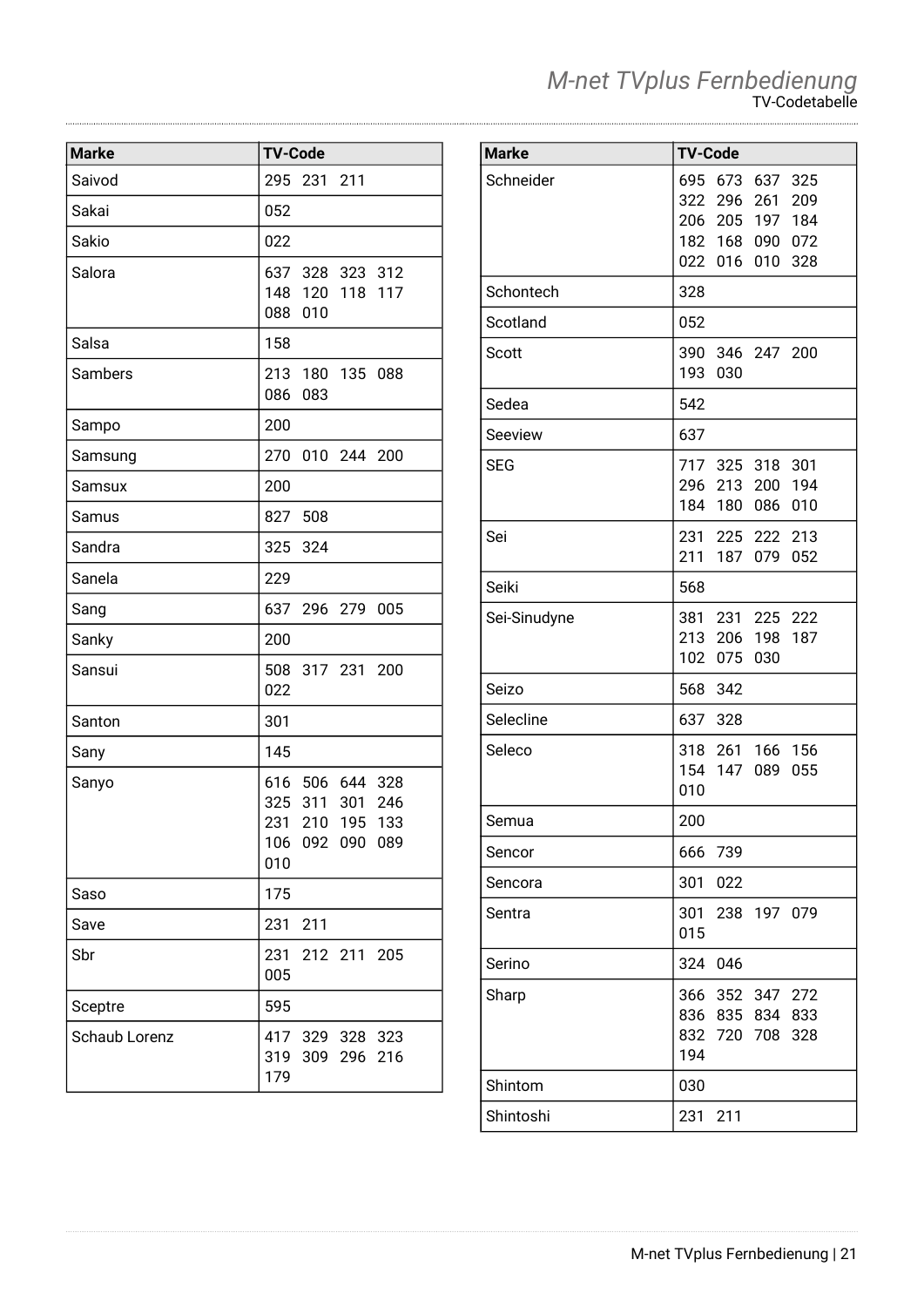| <b>Marke</b> | <b>TV-Code</b>                                       |
|--------------|------------------------------------------------------|
| Shivaki      | 388 247<br>725<br>231                                |
|              | 216<br>211<br>005<br>010                             |
| Shorai       | 206                                                  |
| Show         | 318<br>301<br>239<br>022                             |
| Siarem       | 187 180<br>381<br>213                                |
|              | 135<br>057<br>052<br>050                             |
| Sicatel      | 121<br>092                                           |
| Sice         | 094                                                  |
| Siemens      | 211<br>322 231<br>228                                |
|              | 200 193<br>103<br>102                                |
|              | 101<br>100<br>078<br>067                             |
| Siera        | 320 231<br>211<br>205<br>092<br>005                  |
|              |                                                      |
| Sigmatek     | 405                                                  |
| Sigmax       | 317                                                  |
| Signature    | 030                                                  |
| Silva        | 324 322 231<br>211                                   |
|              | 022                                                  |
| Silver       | 322 279 231 211<br>197<br>194<br>193<br>052          |
| Silvercrest  | 209<br>010<br>328                                    |
|              | 551                                                  |
| Simply       |                                                      |
| Singer       | 381<br>301<br>231<br>213<br>187<br>185<br>184<br>158 |
|              | 135<br>073<br>121                                    |
| Sinodyne     | 005                                                  |
| Sinotec      | 309<br>239                                           |
| Sinudyne     | 322<br>309<br>225<br>222                             |
|              | 213<br>187<br>005                                    |
| Siragon      | 372                                                  |
| Sky          | 247<br>231<br>211                                    |
| Skymaster    | 870<br>869<br>413                                    |
| Skytech      | 860<br>328                                           |
| Skyworth     | 005<br>622                                           |
| Slx          | 404<br>403                                           |
| Smaragd      | 025                                                  |

| <b>Marke</b>      | <b>TV-Code</b>                                        |
|-------------------|-------------------------------------------------------|
| Smart             | 873 872 871                                           |
| <b>Smart Tech</b> | 637                                                   |
| Snyder            | 005                                                   |
| Soaiy             | 576                                                   |
| Sogo              | 637 329                                               |
| Sokol             | 261<br>015                                            |
| Solavox           | 323 322 231 211<br>052 050 015                        |
| Sonic             | 375                                                   |
| Soniko            | 231<br>211                                            |
| Soniq             | 378 375 374 372<br>371 370 369<br>364                 |
| Sonitron          | 325 312 108<br>092                                    |
| Sonneclair        | 231 211                                               |
| Sonoko            | 637 325 318<br>301<br>231 211 180<br>022<br>005       |
| Sonolor           | 323 312 225 222<br>121                                |
| Sontec            | 301 231 211 092<br>005                                |
| Sony              | 340 585                                               |
| Sound & Vision    | 231<br>216 213 211<br>197                             |
| Soundesign        | 390 317 247 200<br>193<br>030                         |
| Soundmaster       | 022                                                   |
| Soundwave         | 279<br>231 211                                        |
| Soyo              | 541                                                   |
| Spectra           | 216<br>301                                            |
| Spectrician       | 200<br>005                                            |
| Ssangyong         | 301                                                   |
| Staksonic         | 301                                                   |
| Standard          | 541<br>325 301 231<br>216<br>211<br>197<br>180<br>022 |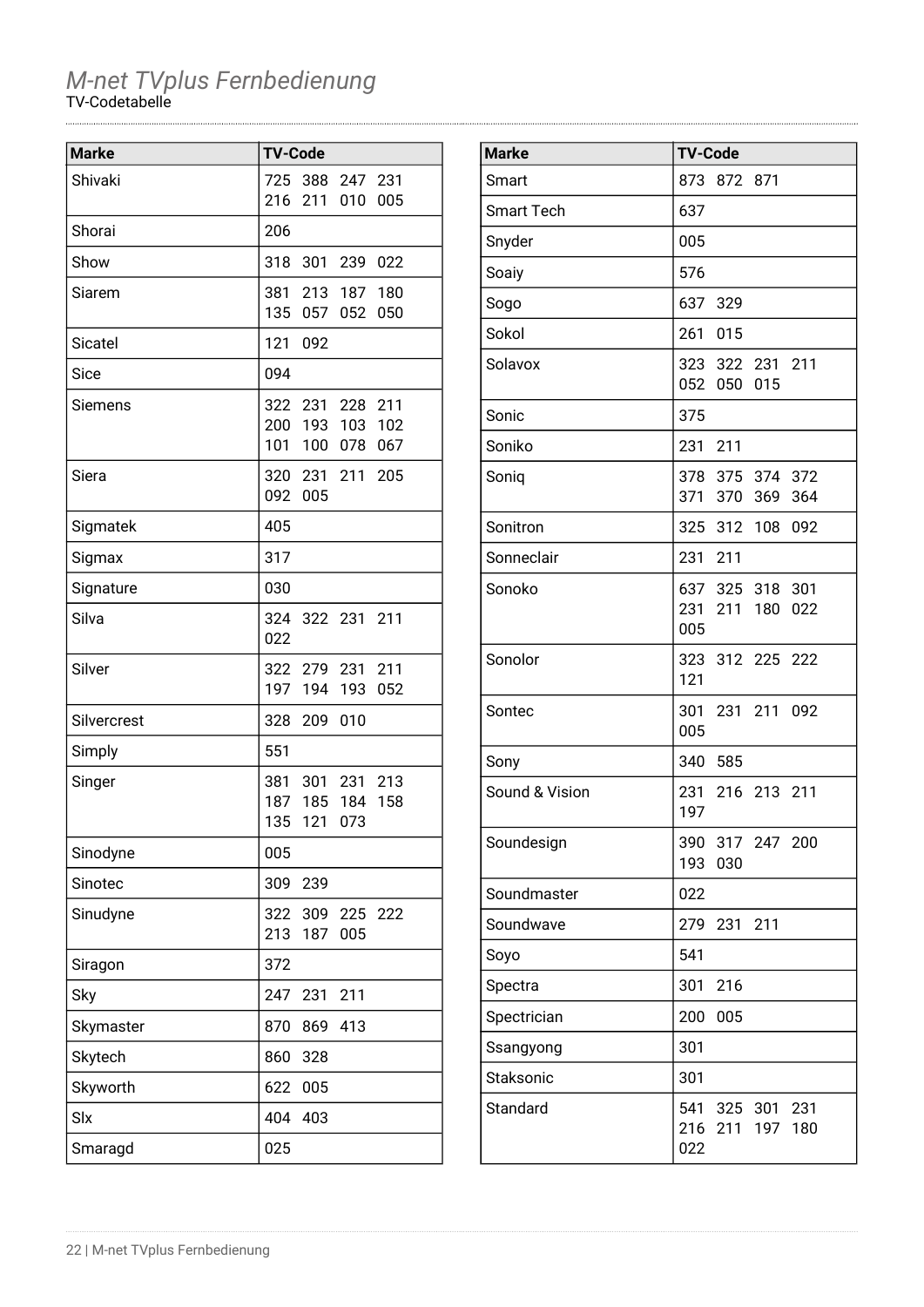| <b>Marke</b>         | <b>TV-Code</b>                                     |
|----------------------|----------------------------------------------------|
| Star                 | 184                                                |
| <b>Star Sat</b>      | 742                                                |
| Starlight            | 237 788                                            |
| <b>Starlite</b>      | 318 301 231 211<br>052 022                         |
| <b>Starlux</b>       | 022                                                |
| <b>Stella</b>        | 861 482 340 231                                    |
| <b>Stern</b>         | 318 261 156<br>090<br>089 075<br>058<br>052<br>015 |
| <b>Strato</b>        | 318 301 231<br>211                                 |
| <b>Stream System</b> | 771                                                |
| Strong               | 843 622 547 402<br>295                             |
| <b>Strrview</b>      | 422                                                |
| Stylandia            | 325                                                |
| Sungoo               | 020                                                |
| Sunic Line           | 231<br>211                                         |
| Suniya               | 771                                                |
| Sunkai               | 231 211 206 198<br>197                             |
| Sunny                | 695<br>508                                         |
| Sunrise              | 275                                                |
| Sunstar              | 318 301 231 211<br>022                             |
| Sunstech             | 637 299 328                                        |
| Sunwood              | 301<br>231 211 022<br>005                          |
| <b>Super General</b> | 256                                                |
| Superior             | 456                                                |
| Superla              | 325<br>324                                         |
| Supersonic           | 318<br>312<br>301<br>239                           |
| Supertech            | 324 301 231<br>211<br>034<br>022                   |
| Supervision          | 318<br>239                                         |

| <b>Marke</b> | <b>TV-Code</b>  |
|--------------|-----------------|
| Supra        | 884 883 771 551 |
|              | 508 450 358 301 |
|              | 247 238 216 022 |
| Supremacy    | 200 193         |
| Supreme      | 030             |
| Sure         | 184             |
| Susumu       | 158 145         |

| supremacy | ZUU 193           |
|-----------|-------------------|
| Supreme   | 030               |
| Sure      | 184               |
| Susumu    | 158<br>145        |
| Sutron    | 301<br>022        |
| Sva       | 318<br>239        |
| Svan      | 328               |
| Svasa     | 318 312 239       |
| Swisstec  | 366               |
| Syc Line  | 022               |
| Sydney    | 325 324 180       |
| Sylvania  | 193               |
| Symphonic | 200<br>193<br>030 |
| Sysline   | 231<br>211        |
| Sytong    | 324               |

### **T**

| <b>Marke</b>      | <b>TV-Code</b>                     |
|-------------------|------------------------------------|
| Tandberg          | 322 175 171 094<br>093 075 052     |
| Tandy             | 325 197 184 180<br>052 046         |
| Tashiko           | 325 324 311 212<br>194 193 180 052 |
| Tatung            | 560 558 325 319<br>231 210 180     |
| Tcl               | 547 818 663 549<br>548 327 257     |
| Tcm               | 666 296                            |
| Td                | 328                                |
| <b>Td Systems</b> | 328 637                            |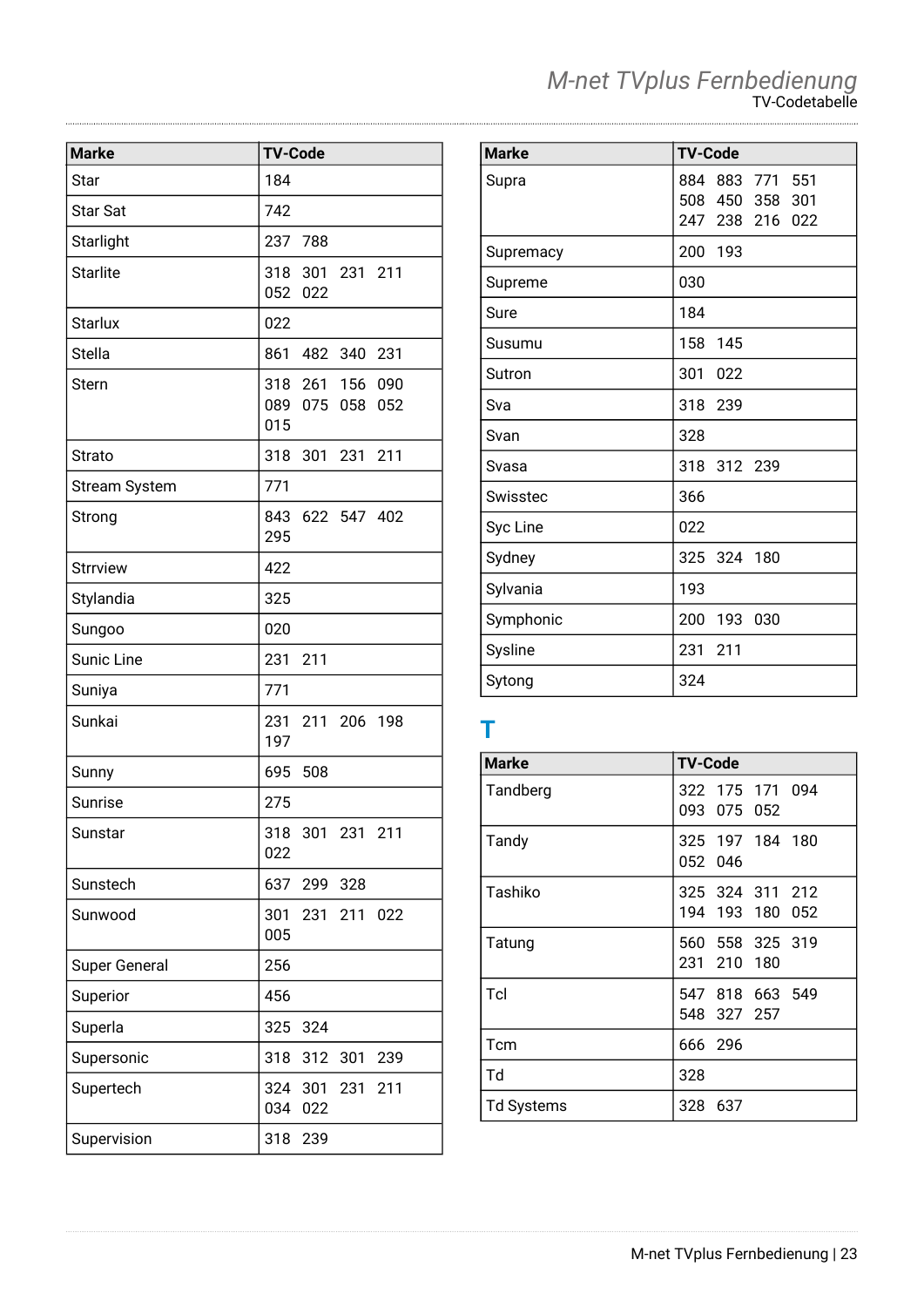| <b>Marke</b>       | <b>TV-Code</b>                                |                    |     |
|--------------------|-----------------------------------------------|--------------------|-----|
| Teac               | 325<br>296 247 239<br>211<br>079              | 318 311 301        | 231 |
| Teak               | 022                                           |                    |     |
| Tec                | 325 322 301 261<br>231 219 216<br>180 158 138 |                    | 184 |
| Techline           | 328 295 231 211<br>010                        |                    |     |
| Technical          | 209<br>010                                    |                    |     |
| <b>Technics</b>    | 188                                           | 027 005            |     |
| Technika           | 590 366 536 454<br>348<br>328                 | 161                | 010 |
| Techniland         | 005                                           |                    |     |
| <b>Technisat</b>   | 701<br>133<br>052                             | 231 211 143        |     |
| Technisson         | 296                                           |                    |     |
| Technol            | 022                                           |                    |     |
| <b>Technol Ace</b> | 324<br>318                                    | 239                |     |
| Technosonic        | 603                                           |                    |     |
| Techwood           | 328 317 295 030<br>010                        |                    |     |
| Tecnimagen         | 296                                           |                    |     |
| Tecnison           | 022<br>010                                    |                    |     |
| Teco               | 746                                           |                    |     |
| <b>Tedelex</b>     | 541<br>309<br>301<br>211<br>022               | 325 320 312<br>239 | 231 |
| Teiron             | 301                                           |                    |     |
| Tek                | 301<br>239                                    |                    |     |
| <b>Teknant</b>     | 005<br>022                                    |                    |     |
| Teknika            | 317<br>200                                    | 030                |     |
| Tekon              | 317<br>022                                    |                    |     |
| Tele System        | 862<br>456                                    | 328                | 061 |
| Teleavia           | 221<br>171<br>165                             | 217 196<br>164     | 178 |

| <b>Marke</b>    | <b>TV-Code</b>                                                                            |
|-----------------|-------------------------------------------------------------------------------------------|
| Telecor         | 325<br>231<br>211<br>052                                                                  |
| Telefac         | 022                                                                                       |
| Telefunken      | 328<br>419 551 771<br>520<br>603<br>320<br>239<br>219<br>170<br>158<br>030                |
| Telefusion      | 231<br>211                                                                                |
| Telegazi        | 318<br>231 211<br>052                                                                     |
| Teleka          | 328                                                                                       |
| Telemeister     | 231<br>211                                                                                |
| Teleopta        | 022                                                                                       |
| <b>Telerent</b> | 005                                                                                       |
| Telesonic       | 231<br>211                                                                                |
| Telestar        | 301<br>231<br>211<br>022                                                                  |
| <b>Teletech</b> | 408 301<br>231 211<br>184<br>022<br>010<br>328                                            |
| <b>Teleton</b>  | 325 261 194<br>180<br>156<br>052<br>015<br>079                                            |
| Televideon      | 324<br>052                                                                                |
| <b>Teleview</b> | 231<br>211                                                                                |
| <b>Televiso</b> | 121                                                                                       |
| Telexa          | 213                                                                                       |
| Teliva          | 175                                                                                       |
| Tempest         | 318<br>301<br>231<br>211<br>022                                                           |
| Tennessee       | 231<br>211                                                                                |
| Tensai          | 325 301<br>279<br>246<br>216 206 197<br>180<br>129<br>108<br>010<br>052                   |
| Tenson          | 301                                                                                       |
| Tesla           | 719 673<br>672<br>671<br>397 296<br>279<br>622<br>235 231 222<br>211<br>005<br>209<br>010 |
| Tevion          | 296<br>231 211<br>010<br>005                                                              |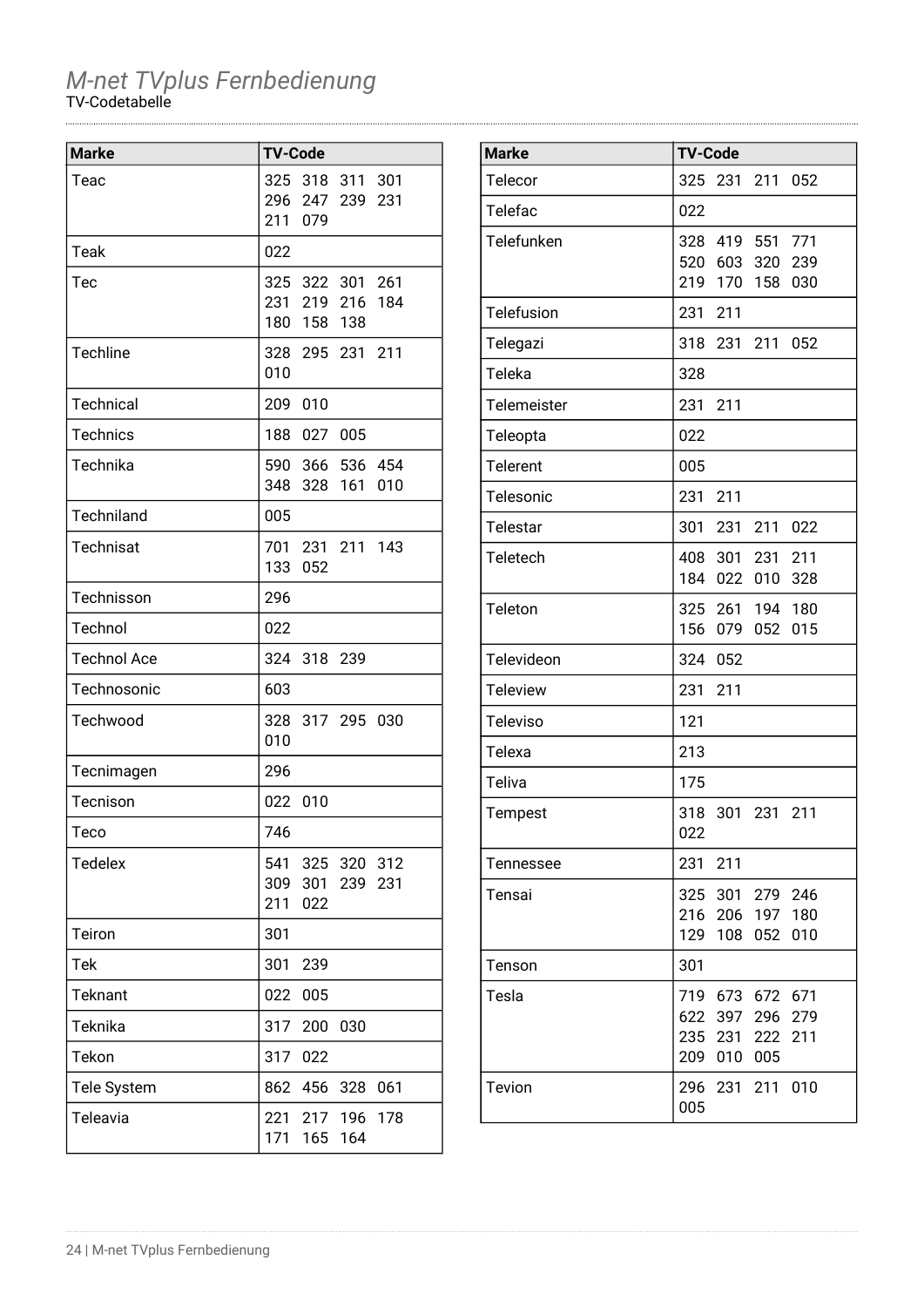| <b>Marke</b>            | <b>TV-Code</b>                                                                                                                                                    |
|-------------------------|-------------------------------------------------------------------------------------------------------------------------------------------------------------------|
| Texet                   | 325<br>324 301<br>216<br>180                                                                                                                                      |
| Thomas                  | 317<br>200<br>175<br>030<br>022<br>005                                                                                                                            |
| Thomson                 | 547 831<br>830<br>707<br>549 548<br>519 491<br>324 255<br>219<br>217<br>176<br>031                                                                                |
| Thorn                   | 716<br>322<br>263 246<br>231<br>229<br>238<br>225<br>216<br>222<br>205<br>202<br>195<br>158<br>133<br>182<br>106<br>125<br>109<br>108<br>101<br>004<br>083<br>030 |
| Thorn-Ferguson          | 716 322 229<br>202<br>182<br>158<br>005<br>125                                                                                                                    |
| Tmk                     | 317<br>247                                                                                                                                                        |
| Tobo                    | 022                                                                                                                                                               |
| Tokai                   | 325<br>301 231<br>216<br>211<br>052<br>005                                                                                                                        |
| Tokyo                   | 324<br>317<br>275                                                                                                                                                 |
| Tongtel                 | 320                                                                                                                                                               |
| <b>Top Show</b>         | 318<br>301<br>239                                                                                                                                                 |
| <b>Topline</b>          | 010                                                                                                                                                               |
| Toshiba                 | 002 599<br>612<br>680<br>328<br>240<br>010<br>001<br>313<br>296<br>239                                                                                            |
| Tosonic                 | 317 200                                                                                                                                                           |
| Tosumi                  | 837<br>105                                                                                                                                                        |
| Totevision              | 200                                                                                                                                                               |
| Towada                  | 325<br>213<br>079<br>050                                                                                                                                          |
| Toyoda                  | 318<br>301                                                                                                                                                        |
| <b>Trakton</b>          | 325<br>318<br>301                                                                                                                                                 |
| <b>Trans Continents</b> | 325 231<br>211                                                                                                                                                    |
| Transonic               | 320<br>318<br>301<br>239<br>231<br>211                                                                                                                            |
| <b>Transtec</b>         | 324                                                                                                                                                               |

| <b>Marke</b>     | <b>TV-Code</b>  |
|------------------|-----------------|
| <b>Trc</b>       | 197 022         |
| Trevi            | 637 022         |
| Triad            | 301 231 211 005 |
| Triax            | 651<br>430      |
| Trident          | 325 180         |
| <b>Trilux</b>    | 005             |
| Tristar          | 318<br>-197     |
| Triumph          | 231 211 102     |
| <b>Trivision</b> | 022             |
| Tucson           | 010             |
| Turbo-X          | 637             |
| Tytext 95        | 231             |

### **U**

| <b>Marke</b> | <b>TV-Code</b>                                                                                                            |
|--------------|---------------------------------------------------------------------------------------------------------------------------|
| Uher         | 261 231 216 211<br>156 092 035<br>034<br>005                                                                              |
| Ultravox     | 381 324 231 216<br>213 187 185 184<br>180 057                                                                             |
| Uma          | 175 145 081 050<br>005                                                                                                    |
| Unic Line    | 231<br>211<br>079                                                                                                         |
| Uniden       | 592 547 328 027<br>010                                                                                                    |
| Unimade      | 413                                                                                                                       |
| Unimor       | 005                                                                                                                       |
| United       | 328 320 296 279<br>231<br>211<br>207                                                                                      |
| Universal    | 296                                                                                                                       |
| Universum    | 526 325 322 318<br>313 311<br>301<br>246<br>225 222 221<br>210<br>194 184 171 156<br>134 112 108<br>101<br>092 010<br>328 |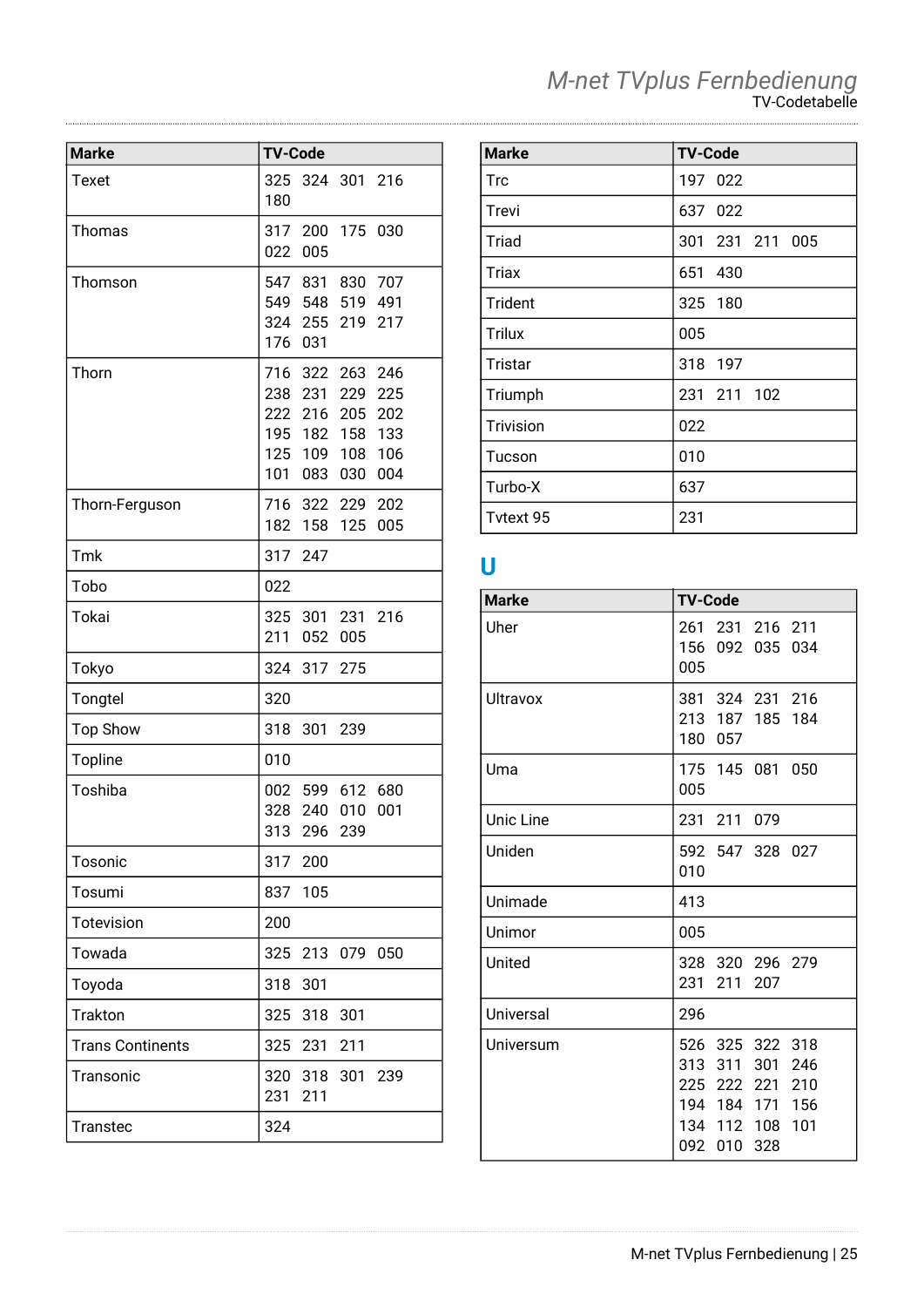| <b>Marke</b> | <b>TV-Code</b>             |
|--------------|----------------------------|
| Univox       | 231 229 211 187<br>052 050 |
| Upc          | 747                        |
| Upstar       | 613 596                    |
| Uranya       | 022                        |
| Utax         | 052                        |

### **V**

| <b>Marke</b>           | <b>TV-Code</b>                  |
|------------------------|---------------------------------|
| V7 Videoseven          | 247                             |
| Vanguard               | 022<br>328                      |
| Vd Tech                | 329                             |
| Vdigi                  | 592                             |
| Veco                   | 022                             |
| <b>Vector Research</b> | 889                             |
| Vega                   | 722                             |
| Venturer               | 169                             |
| Veon                   | 639<br>637 636                  |
| Vestel                 | 328 045<br>583<br>010           |
| Vexa                   | 301<br>231<br>211<br>022<br>005 |
| Victor                 | 310                             |
| Video System           | 231<br>211<br>005               |
| Videocon               | 570                             |
| Videologic             | 324                             |
| Videologique           | 325<br>324 197<br>180           |
| Videosat               | 184                             |
| Videotechnic           | 325<br>324 216                  |
| Videoton               | 178<br>174 074<br>010           |
| Vidikron               | 213                             |
| Vidion                 | 022                             |
| Vidtech                | 247<br>194                      |
| Viewpia                | 456<br>220                      |

| <b>Marke</b> | <b>TV-Code</b>                                |
|--------------|-----------------------------------------------|
| Viewsonic    | 553                                           |
| Vinchi       | 637                                           |
| Visiola      | 324                                           |
| Vision       | 625 551 325 318<br>231 211 022                |
| Visivo       | 845                                           |
| Vistar       | 322                                           |
| Vistron      | 563                                           |
| Vityaz       | 015 014                                       |
| Vivax        | 695 675 666 637<br>603 551 541 370<br>327 211 |
| Vivid        | 666                                           |
| Vizio        | 341<br>829                                    |
| Vodafone     | 259                                           |
| Vortec       | 231 211 005                                   |
| Vortex       | 637 551 249                                   |
| Vox          | 328                                           |
| Voxson       | 381 247 231 211<br>187 052 050 015<br>005     |
| Vu           | 624 329 017                                   |

### **W**

| <b>Marke</b> | <b>TV-Code</b>                            |
|--------------|-------------------------------------------|
| Walker       | 328 010                                   |
| Walkie       | 261                                       |
| Waltham      | 325 231 180 178<br>171 145 082 074<br>328 |
| Walton       | 014                                       |
| Wansa        | 551                                       |
| Watson       | 301 231 211 197<br>052 022 010 005<br>328 |